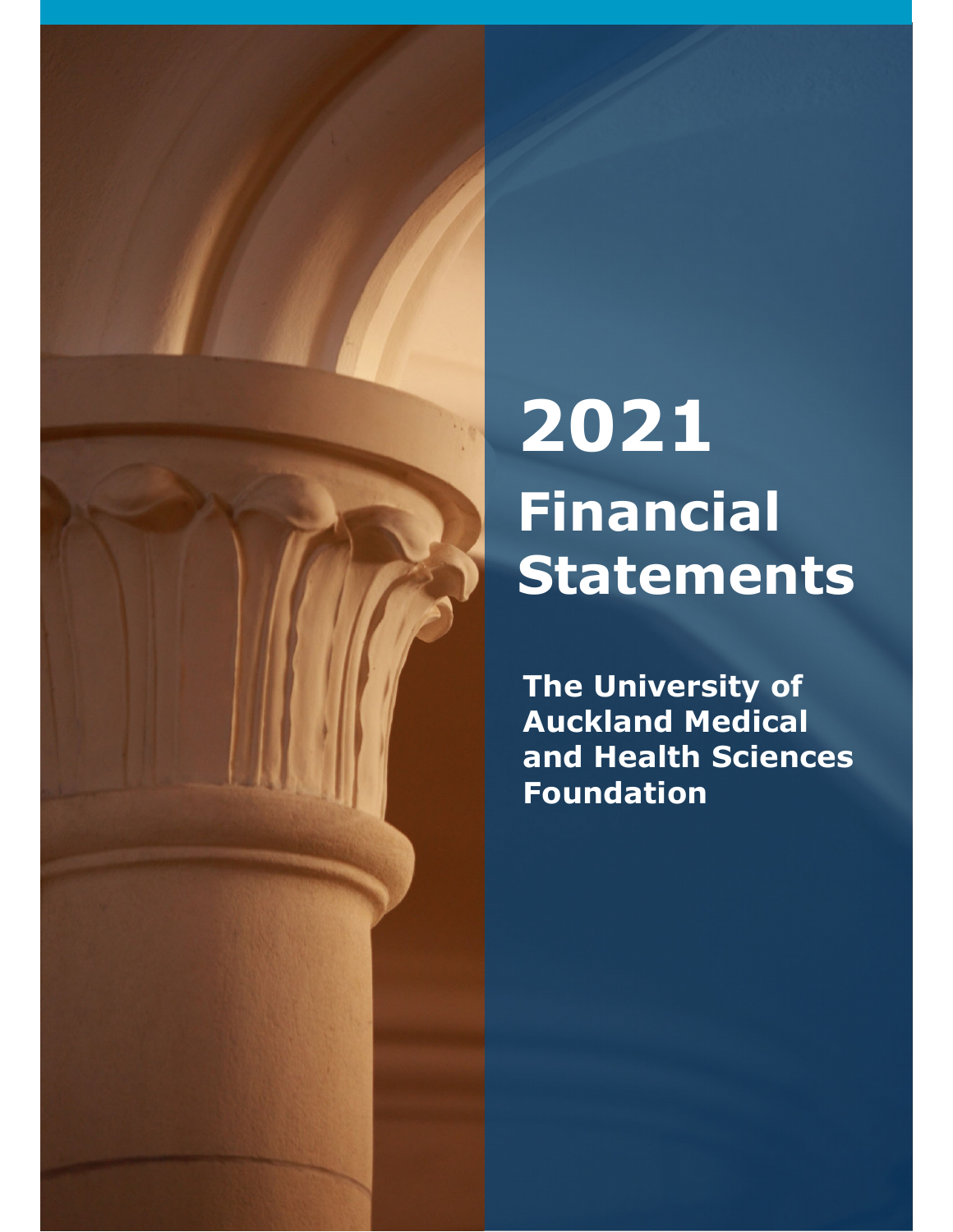## **Contents**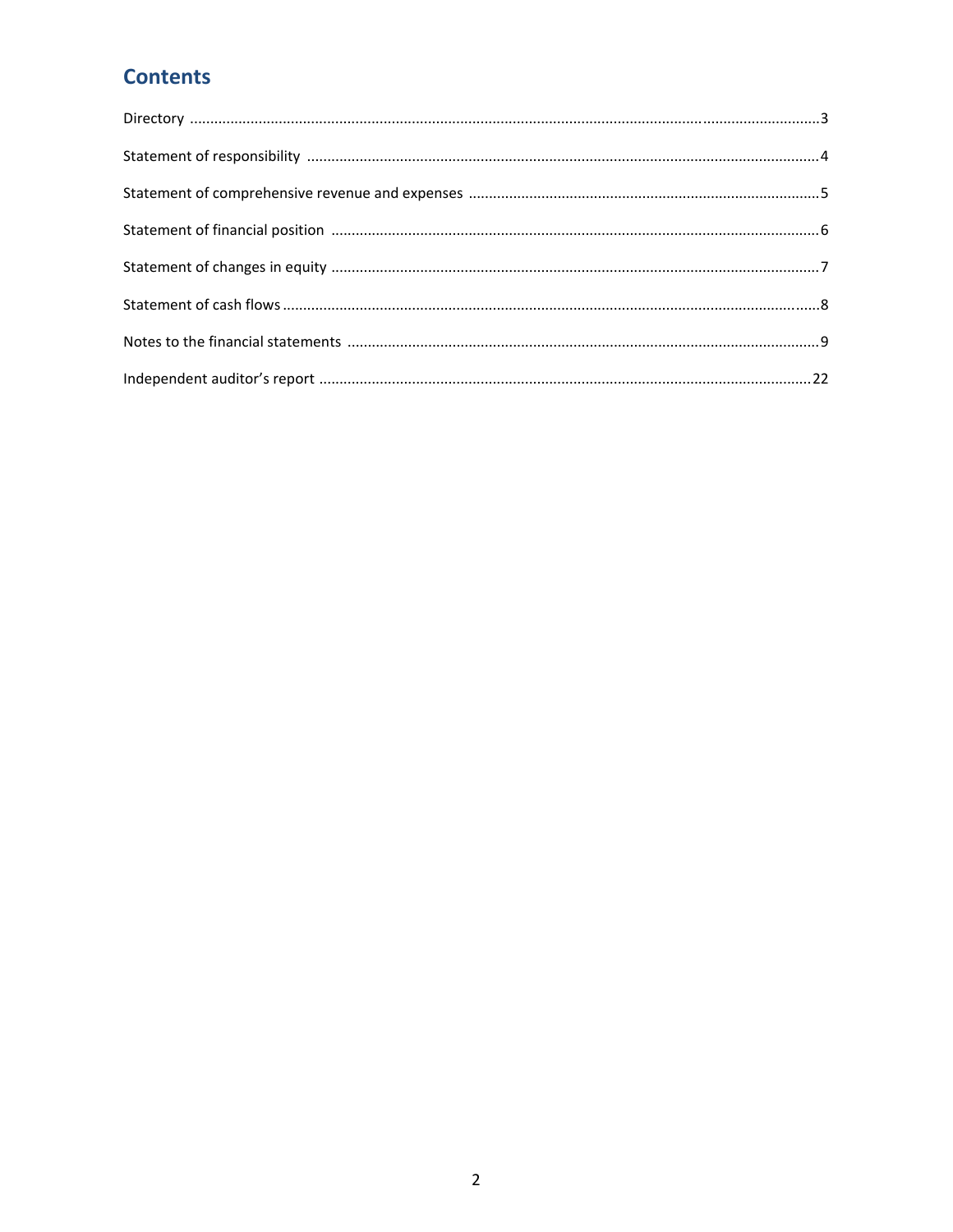## **Directory**

### As at 31 December 2021

#### **Charities Number**

|                                  | The University of Auckland Medical and Health Sciences<br>Foundation                                                                                                                                                                                                                                                                                                                                                 | CC30871 |
|----------------------------------|----------------------------------------------------------------------------------------------------------------------------------------------------------------------------------------------------------------------------------------------------------------------------------------------------------------------------------------------------------------------------------------------------------------------|---------|
| TRUSTEES                         | Dr Arthur Morris (Chair)<br>Mr John Dunn<br>Prof John Fraser<br>Mr Darren Manning<br>Ms Lyndsey Partridge<br>Dr Kathryn Philipson<br>Ms Faye Sumner<br>Mr Harry R I White                                                                                                                                                                                                                                            |         |
|                                  | Trustees are appointed by The University of Auckland Foundation, and include the<br>Dean of the Faculty of Medical and Health Sciences at The University of Auckland                                                                                                                                                                                                                                                 |         |
| <b>AUDITOR</b>                   | <b>Ernst and Young</b><br>2 Takutai Square<br>Auckland 1010                                                                                                                                                                                                                                                                                                                                                          |         |
| <b>SOLICITOR</b>                 | <b>TGT Legal</b><br>Level 7, 3-13 Shortland Street<br>Auckland 1140                                                                                                                                                                                                                                                                                                                                                  |         |
| <b>BANKER</b>                    | <b>Bank of New Zealand</b><br><b>Cnr Queen and Shortland Streets</b><br>Auckland 1010                                                                                                                                                                                                                                                                                                                                |         |
| ADDRESS                          | <b>University House</b><br>19A Princes Street<br>Auckland 1010                                                                                                                                                                                                                                                                                                                                                       |         |
| PRINCIPAL<br>ACTIVITY            | To raise, receive and steward funds, and make grants according to the wishes of the<br>original donor, to support and assist the University of Auckland through its<br>Faculty of Medical and Health Sciences to (1) undertake research and teaching at the<br>highest possible standard in medicine and related sciences, and (2) play a major<br>role in determining the development of health care in New Zealand |         |
| <b>SOURCE OF</b><br><b>FUNDS</b> | The Foundation engages with potential and actual donors where possible to carry<br>the wishes of donors. Donors include individuals, commercial entities, or other<br>charitable organisations. Endowment gifts are managed to maintain their real value<br>over time and make available sustainable grants to the University in line with the<br>wishes of the donor                                                |         |
| VOLUNTEERS                       | The Trustees generously volunteer their time and expertise to the Foundation for no<br>compensation. The University of Auckland makes available staff to provide<br>support to the Foundation, and incurs some operational expenditure, without<br>reimbursement from the Foundation                                                                                                                                 |         |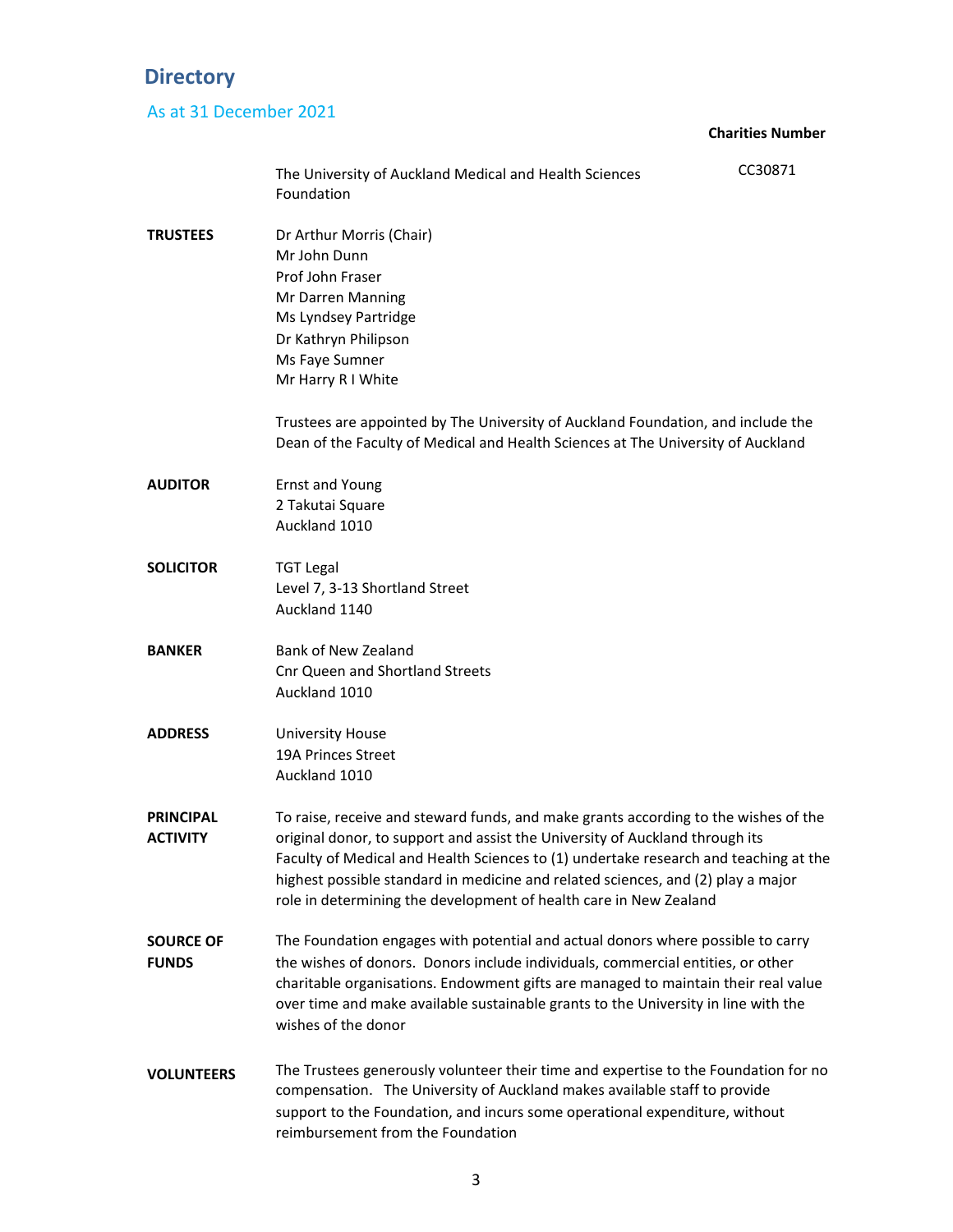## **Statement of responsibility**

- The trustees and management of The University of Auckland Medical and Health Sciences Foundation accept responsibility for the preparation of the Financial Statements and the judgements used in them.
- The trustees and management of The University of Auckland Medical and Health Sciences Foundation accept responsibility for establishing and maintaining a system of internal control which has been designed to provide reasonable assurance as to the integrity and reliability of financial reporting.
- In the opinion of the trustees and management of The University of Auckland Medical and Health Sciences Foundation, the financial statements for the year ended 31 December 2021 fairly reflect the financial position and operations of The University of Auckland Medical and Health Sciences Foundation.
- The trustees of The University of Auckland Medical and Health Sciences Foundation have reviewed these financial statements at their meeting on 15 March 2022 and formally adopted these financial statements for issue on 15 March 2022.

 $\overline{\phantom{a}}$   $\overline{\phantom{a}}$   $\overline{\phantom{a}}$   $\overline{\phantom{a}}$   $\overline{\phantom{a}}$   $\overline{\phantom{a}}$   $\overline{\phantom{a}}$   $\overline{\phantom{a}}$   $\overline{\phantom{a}}$   $\overline{\phantom{a}}$   $\overline{\phantom{a}}$   $\overline{\phantom{a}}$   $\overline{\phantom{a}}$   $\overline{\phantom{a}}$   $\overline{\phantom{a}}$   $\overline{\phantom{a}}$   $\overline{\phantom{a}}$   $\overline{\phantom{a}}$   $\overline{\$ 

Arthur Morris **1988 1988** John Fraser CHAIRPERSON TRUSTEE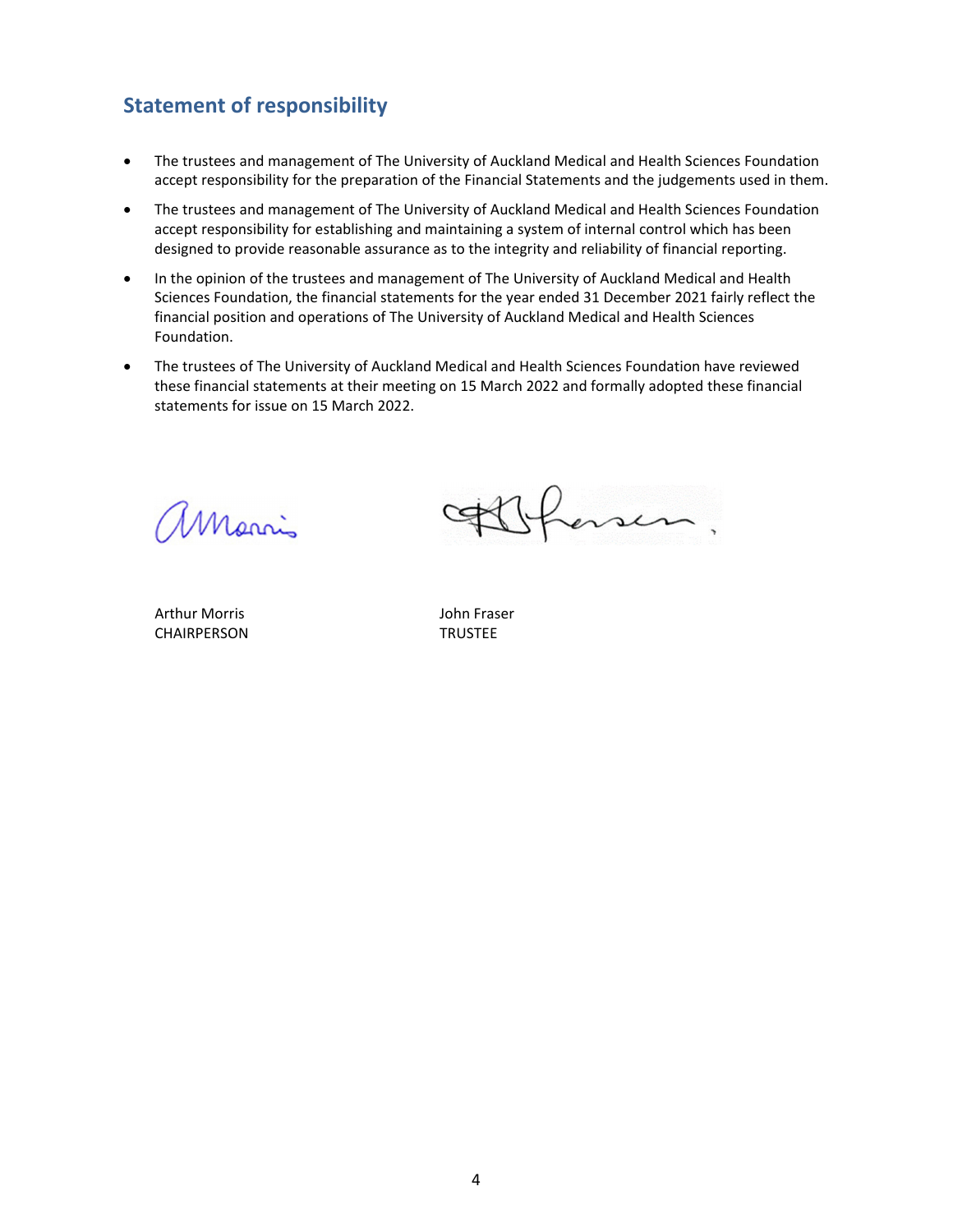## **Statement of comprehensive revenue and expenses**

For the year ended 31 December 2021

|                                         |              | 2021   | 2020   |
|-----------------------------------------|--------------|--------|--------|
|                                         | <b>Notes</b> | \$'000 | \$'000 |
| Revenue                                 |              |        |        |
| Gifts and legacies                      | 2            | 15,634 | 16,466 |
| Gain on investments                     | 3            | 9,536  | 6,437  |
| Total revenue                           |              | 25,170 | 22,903 |
|                                         |              |        |        |
| <b>Expenses</b>                         |              |        |        |
| Distributions and grants                | 4            | 15,639 | 9,959  |
| <b>Administration costs</b>             | 5            | 179    | 244    |
| <b>Total expenses</b>                   |              | 15,818 | 10,203 |
|                                         |              |        |        |
| <b>Net surplus</b>                      |              | 9,352  | 12,700 |
| Total comprehensive revenue and expense |              | 9,352  | 12,700 |

The accompanying Notes to the Financial Statements on pages 9 to 21 form part of and should be read in conjunction with these financial statements.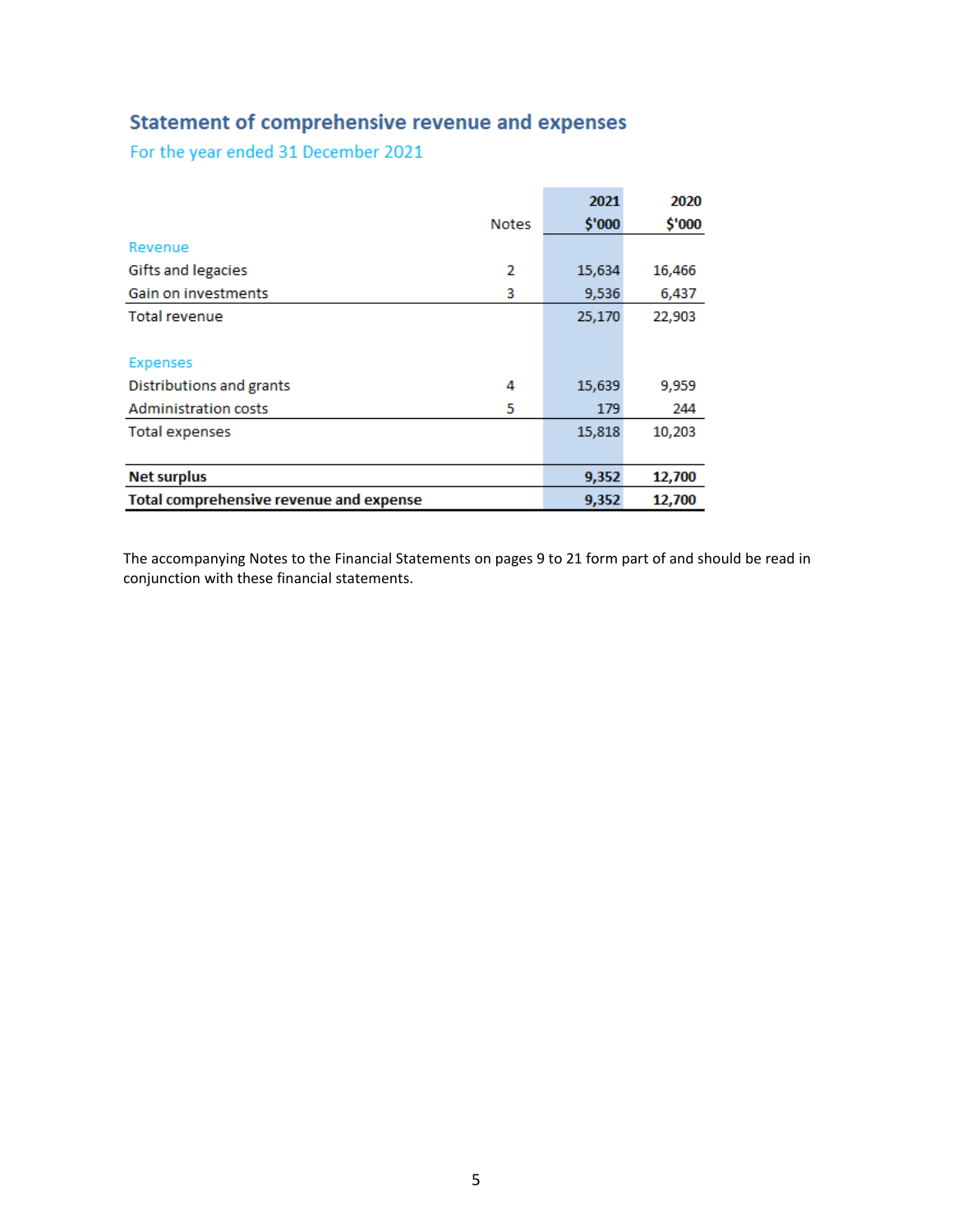## **Statement of financial position**

As at 31 December 2021

|                                        | 2021    | 2020   |
|----------------------------------------|---------|--------|
| <b>Notes</b>                           | \$'000  | \$'000 |
| <b>Current assets</b>                  |         |        |
| Cash and cash equivalents              | 6,706   | 13,531 |
| Short term bank deposits               | 6,349   | 4,935  |
| Derivative financial instruments       |         | 777    |
| <b>Total current assets</b><br>10      | 13,055  | 19,243 |
|                                        |         |        |
| Non-current assets                     |         |        |
| Long term bank deposits                | 4,727   | 4,846  |
| Managed investments                    | 94,988  | 73,353 |
| Total non-current assets<br>10         | 99,715  | 78,199 |
| <b>Total assets</b>                    | 112,770 | 97,442 |
|                                        |         |        |
| <b>Current liabilities</b>             |         |        |
| Accounts payable                       | 765     | 2,042  |
| Grants payable                         | 25,021  | 18,166 |
| Derivative financial instruments       | 64      |        |
| <b>Total current liabilities</b><br>10 | 25,850  | 20,208 |
| <b>Net assets</b>                      | 86,920  | 77,234 |
|                                        |         |        |
| <b>Trust equity</b><br>7               | 86,920  | 77,234 |

The accompanying Notes to the Financial Statements on pages 9 to 21 form part of and should be read in conjunction with these financial statements.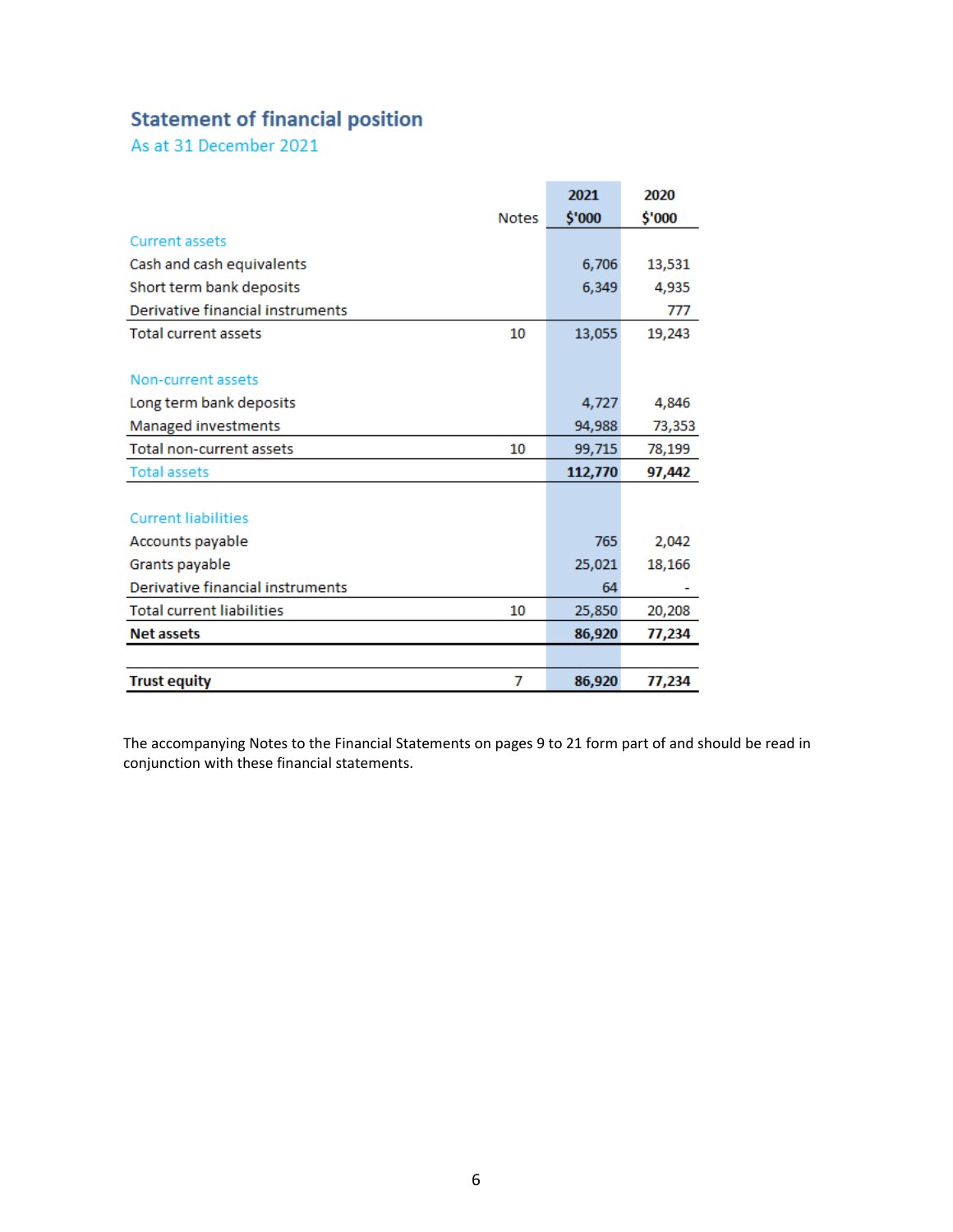## **Statement of changes in equity**

For the year ended 31 December 2021

|                                         |              | 2021   | 2020   |
|-----------------------------------------|--------------|--------|--------|
|                                         | <b>Notes</b> | \$'000 | \$'000 |
|                                         |              |        |        |
| Trust equity as at 1 January            |              | 77,234 | 64,441 |
| Total comprehensive revenue and expense |              | 9,352  | 12,700 |
| Transfer from/(to) controlling entity*  | 9            | 334    | 93     |
| Trust equity as at 31 December          |              | 86,920 | 77,234 |

\* The University of Auckland Foundation

The accompanying Notes to the Financial Statements on pages 9 to 21 form part of and should be read in conjunction with these financial statements.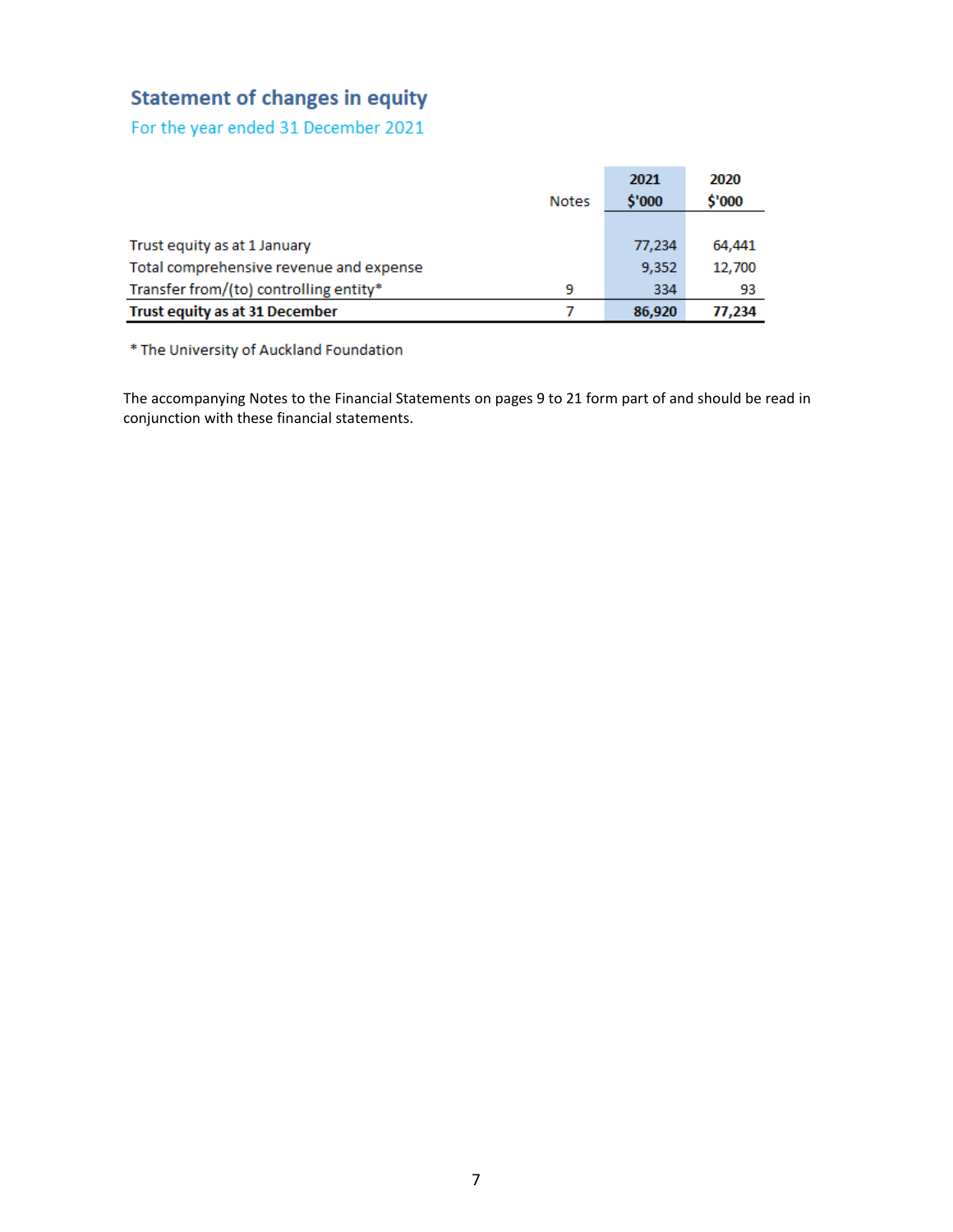#### **Statement of cash flows**

For the year ended 31 December 2021

|                                                          | 2021      | 2020      |
|----------------------------------------------------------|-----------|-----------|
| <b>Notes</b>                                             | \$'000    | \$'000    |
| Cash flows from operating activities                     |           |           |
| Gifts and legacies received                              | 15,553    | 16,387    |
| Interest received                                        | 575       | 740       |
| Distributions and grants                                 | (10,063)  | (6, 494)  |
| Payments to suppliers                                    | 4         | (22)      |
| Net cash provided by/(used in) operating activities<br>8 | 6,069     | 10,611    |
|                                                          |           |           |
| Cash flows from investing activities                     |           |           |
| Sale of financial assets                                 | 9,489     | 10,261    |
| Purchase of financial assets                             | (22,383)  | (18, 761) |
| Net cash provided by/(used in) investing activities      | (12, 894) | (8,500)   |
|                                                          |           |           |
| Cash flows from financing activities                     |           |           |
| Transfer from/(to) controlling entity*                   |           |           |
| Net cash provided by/(used in) financing activities      |           |           |
|                                                          |           |           |
| Net increase/(decrease) in cash and cash equivalents     | (6, 825)  | 2,111     |
| Cash and cash equivalents as at 1 January                | 13,531    | 11,420    |
| Cash and cash equivalents as at 31 December              | 6,706     | 13,531    |

\* The University of Auckland Foundation

The accompanying Notes to the Financial Statements on pages 9 to 21 form part of and should be read in conjunction with these financial statements.

Cash flows are classified into three sources:

#### Operating activities

 Operating activities include all transactions and other events that are not investing or financing activities

#### Investing activities

 Those activities relating to the acquisition holding and disposal of fixed and financial assets (being investments not falling within the definition of cash or cash equivalents).

#### Financing activities

 Those activities that result in changes in the size and composition of the contributed capital and borrowings of the entity.

Cash and cash equivalents comprise cash on hand, cash in banks and investments in highly liquid investments with original maturities of 90 days or less, that are readily convertible to known amounts of cash and which are subject to an insignificant risk of changes in value.

The carrying value of cash at bank, call deposits, and term deposits with maturities less than three months approximates their fair value.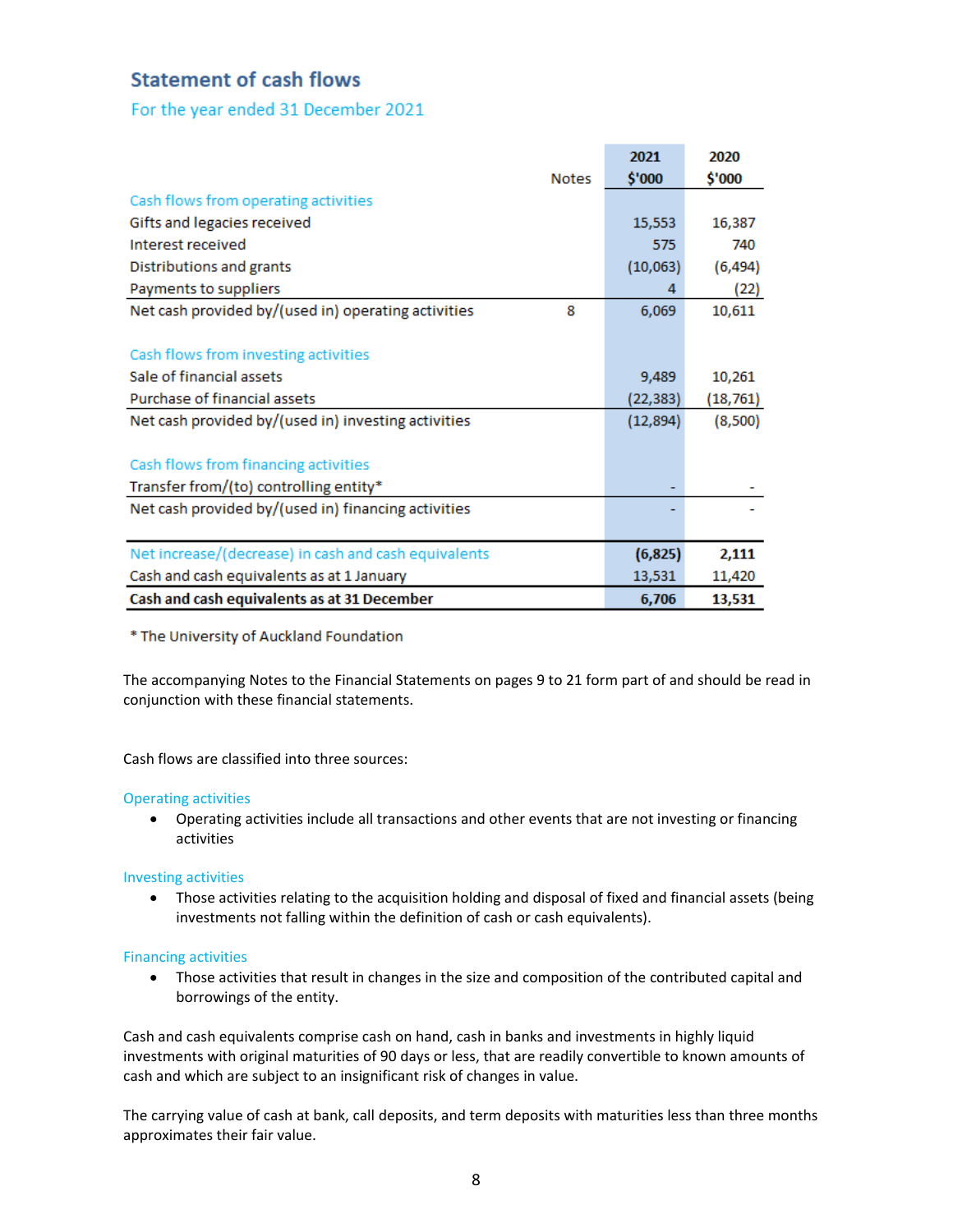#### **Notes to the Financial Statements**

For the year ended 31 December 2021

#### 1. Statement of accounting policies

#### **1.1 Reporting entity**

The University of Auckland Medical and Health Sciences Foundation (MHSF, previously the University of Auckland School of Medicine Foundation) is a charitable entity domiciled in New Zealand and registered under the Charities Act 2005. MHSF was established by deed of trust dated 18 December 1995 with amendments date 21 November 2007 and 1 January 2021.

MHSF is a not‐for‐profit public benefit entity for the purpose of complying with Generally Accepted Accounting Practice in New Zealand (NZ GAAP).

The financial statements of MHSF for the year ended 31 December 2021 were authorised for issue by the Trustees on 15 March 2022.

The principal activity of MHSF is to assist in raising and to undertake stewardship of funds for charitable purposes as defined by the deed of trust being every purpose that is charitable at law in New Zealand and includes the advancement of education and health care, assistance of students to pursue courses of study at The University of Auckland (the University) and the general advancement of the University.

#### **1.2 Basis of preparation**

These financial statements have been prepared on a going concern basis, and the accounting policies have been applied consistently throughout the period.

GST is excluded from the financial statements except for Accounts Payable which are stated inclusive of GST. The balance of GST payable to the Inland Revenue Department is included in Accounts Payable.

#### **Statement of compliance**

These financial statements have been prepared in accordance with NZ GAAP and the requirements of the Charities Act 2005.

These financial statements comply with Public Benefit Entity (PBE) Standards and other applicable Financial Reporting Standards appropriate for Tier 1 not‐for‐profit Public Benefit Entities.

#### **Basis of measurement**

These financial statements have been prepared on a historical cost basis except for financial assets and liabilities which are designated at fair value through surplus or deficit.

#### **Functional and presentational currency**

These financial statements are presented in New Zealand dollars (NZD) which is the functional currency for MHSF. All financial information presented in New Zealand dollars has been rounded to the nearest thousand dollars.

#### **Comparatives**

When the presentation or classification of items is changed, comparative amounts are reclassified, unless reclassification is impracticable. Refer to note 11.

#### **Standards issued but not yet effective**

There have been no new standards issued and effective in 2021 that impact on the financial statements.

The External Reporting Board issued PBE IFRS 9: Financial Instruments (PBE IFRS 9) on 12 January 2017 that PBEs will need to apply from 1 January 2021. In March 2019, Effective Date of PBE IFRS 9 was issued which delays the effective date of PBE IFRS 9 by one year, from 1 January 2021 to 1 January 2022. This is to prevent PBE IFRS 9 from becoming mandatory before the effective date of PBE IPSAS 41. PBE IPSAS 41 is effective for annual periods beginning on or after 1 January 2022. Early adoption is permitted. The impact of the adoption of this accounting standard is still being assessed.

The External Reporting Board also issued PBE FRS 48: Service Performance Reporting which is effective from 1 January 2022. The impact of the adoption of this accounting standard is still being assessed.

While there are other amendments issued and not yet effective, MHSF does not consider these to be relevant and therefore no information has been disclosed about these amendments.

#### **Changes in accounting policies**

There have been no changes in accounting policies.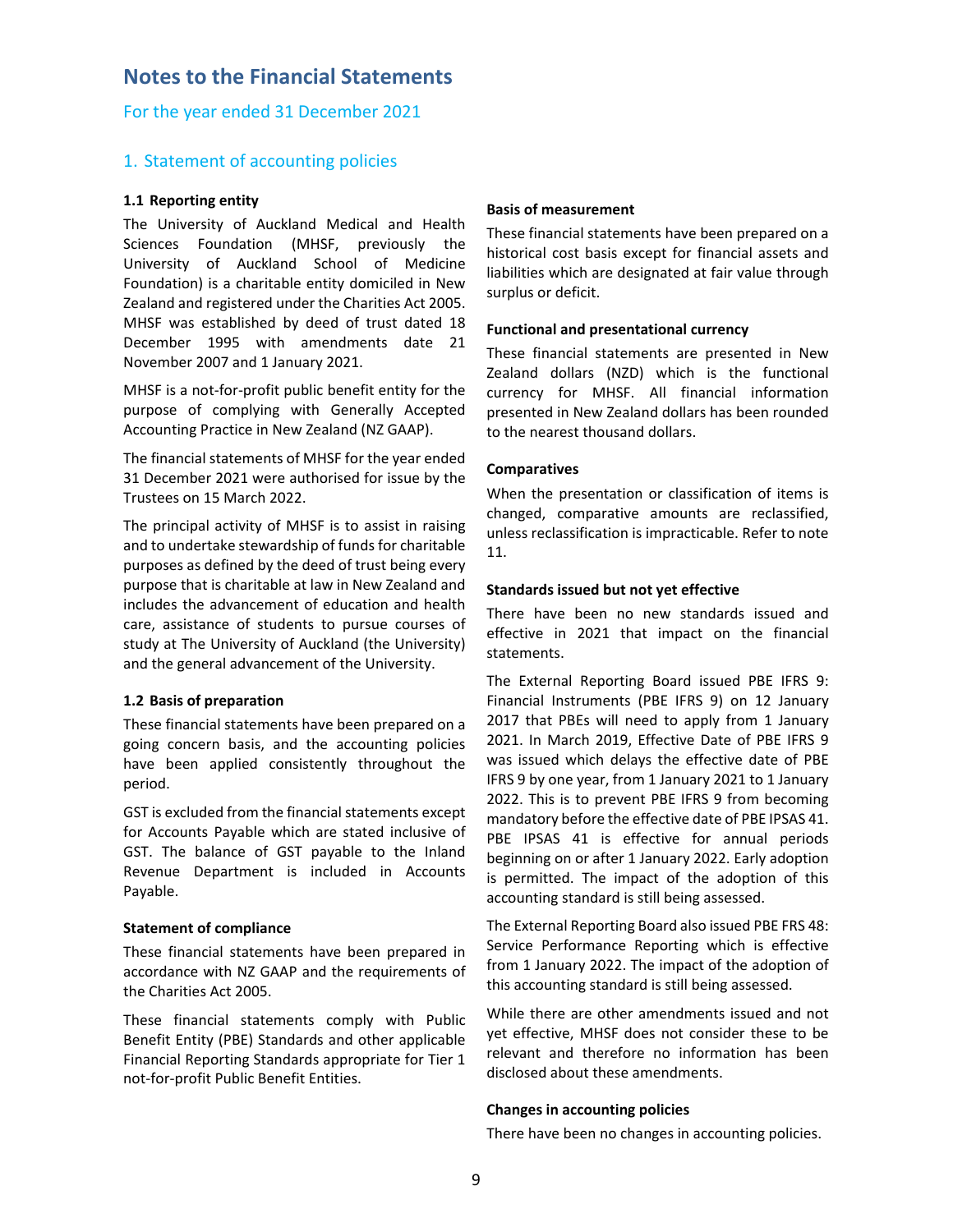#### **Critical estimates and judgements**

The preparation of financial statements requires management to make judgements, estimates and assumptions that affect the application of policies and the reported amounts of assets, liabilities, income and expenses. Judgements that are material are the valuation and impairment of financial instruments described in notes 10.2 and 10.3. These critical estimates and judgements rely on the advice of MHSF's investment advisor and fund managers.

Estimates and underlying assumptions are reviewed on an on‐going basis. Revisions to accounting estimates are recognised in the year in which the estimates are revised and in any future years affected.

#### **1.3 Significant accounting policies**

Significant accounting policies which are pervasive throughout the financial statements or where there is no dedicated note disclosure are set out below. Other significant accounting policies which are specific to certain transactions or balances are disclosed within the particular note to which they relate.

#### **Exchange and non‐exchange transactions (as defined in PBE IPSAS standards)**

Exchange transactions are transactions in which the MHSF receives assets or services, or has liabilities extinguished, and directly gives approximately equal value to another entity in exchange. Revenue from exchange transactions is recognised at fair value of consideration received or receivable.

Non‐exchange transactions are those where MHSF receives an inflow of resources but provides nominal (or nil) direct consideration in exchange. Revenue from non‐exchange transactions is recognised at fair value upon receipt unless there are substantive conditions in the gift agreement. If there are substantive conditions, a gift return liability is initially recognised and revenue is subsequently recognised when the conditions are satisfied. A condition is a stipulation that specifies that the resource received is to be returned to the donor if it is not consumed in the way stipulated.

Most of MHSF's transactions are non‐exchange in nature with the exception of the following transactions which are classified as exchange:

- Interest received
- Accounts payable

#### **Income tax**

MHSF is registered as a charitable entity under the Charities Act 2005 and is exempt from income tax.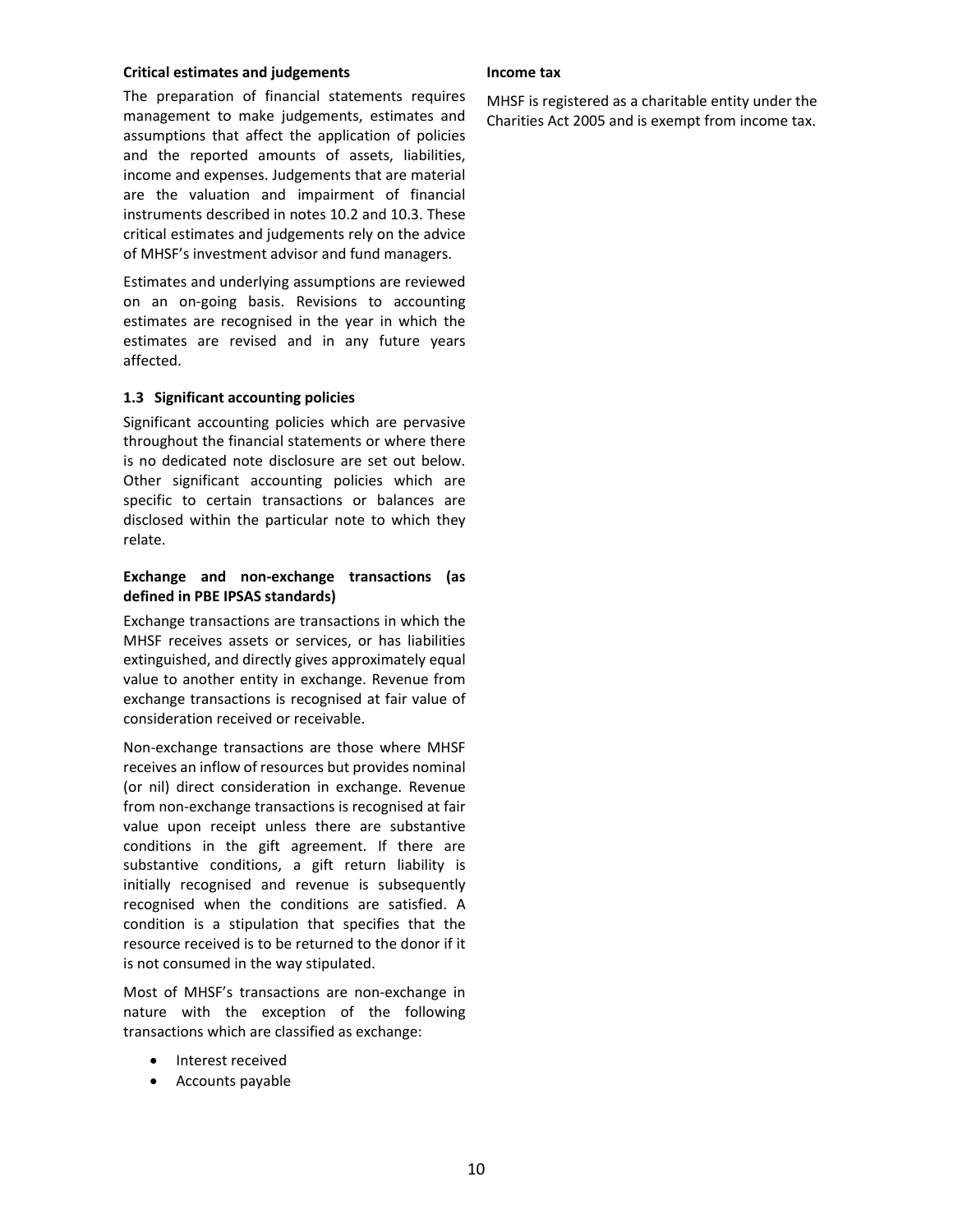#### 2. Gifts and legacies

Gifts and legacies are recognised when the control of cash, financial assets or other donated assets passes to MHSF. Donated assets are recognised at their fair value on the date of the donation.

An assessment is carried out on the nature of any stipulations attached to gifts and legacies received. Stipulations may be 'conditions' or 'restrictions', as those terms are defined in PBE IPSAS 23. Where there are specific conditions that require MHSF to return the resources received if they are not utilised in the way stipulated this will result in the recognition of a liability that is subsequently recognised as revenue as and when the 'conditions' are satisfied. Gift and legacies with restrictions that do not specifically require MHSF to return the resources received if they are not utilised in the way stipulated are recognised as restricted revenue upon receipt.

Gifts and legacies have been received during the financial year by MHSF for the restricted purposes as detailed below:

|                                 | 2021   | 2020   |
|---------------------------------|--------|--------|
|                                 | \$'000 | \$'000 |
| <b>Restricted purpose</b>       |        |        |
| Academic staff compensation #   | 5,273  | 3,774  |
| Programmes                      | 6,722  | 4,809  |
| Research                        | 2,452  | 2,255  |
| Scholarships and prizes         | 450    | 1,143  |
| Operating revenue               | 81     | 79     |
| Multiple restrictions           | 656    | 4,406  |
| <b>Total gifts and legacies</b> | 15,634 | 16,466 |

# Comparative information has been reclassified to ensure consistency with current year presentation

The classification 'multiple restrictions' represents funds that are restricted to more than one of the purpose categories as described above. 'Programmes' are projects and centres combining staff, operational and minor equipment costs.

#### 3. Gain on investments

Gain on investments include:

- interest received from term deposits and fixed interest investments which is recognised on an accrual basis using the effective interest rate method; and
- the movement in the Net Asset Value (NAV) of the investments held with fund managers. This is comprised of distributions recognised on declaration date, interest, realised and unrealised gains/losses including foreign exchange.

|                            | 2021   | 2020   |
|----------------------------|--------|--------|
|                            | \$'000 | \$'000 |
| Interest received          | 281    | 985    |
| Change in financial assets | 9.255  | 5,452  |
| <b>Gain on investments</b> | 9,536  | 6,437  |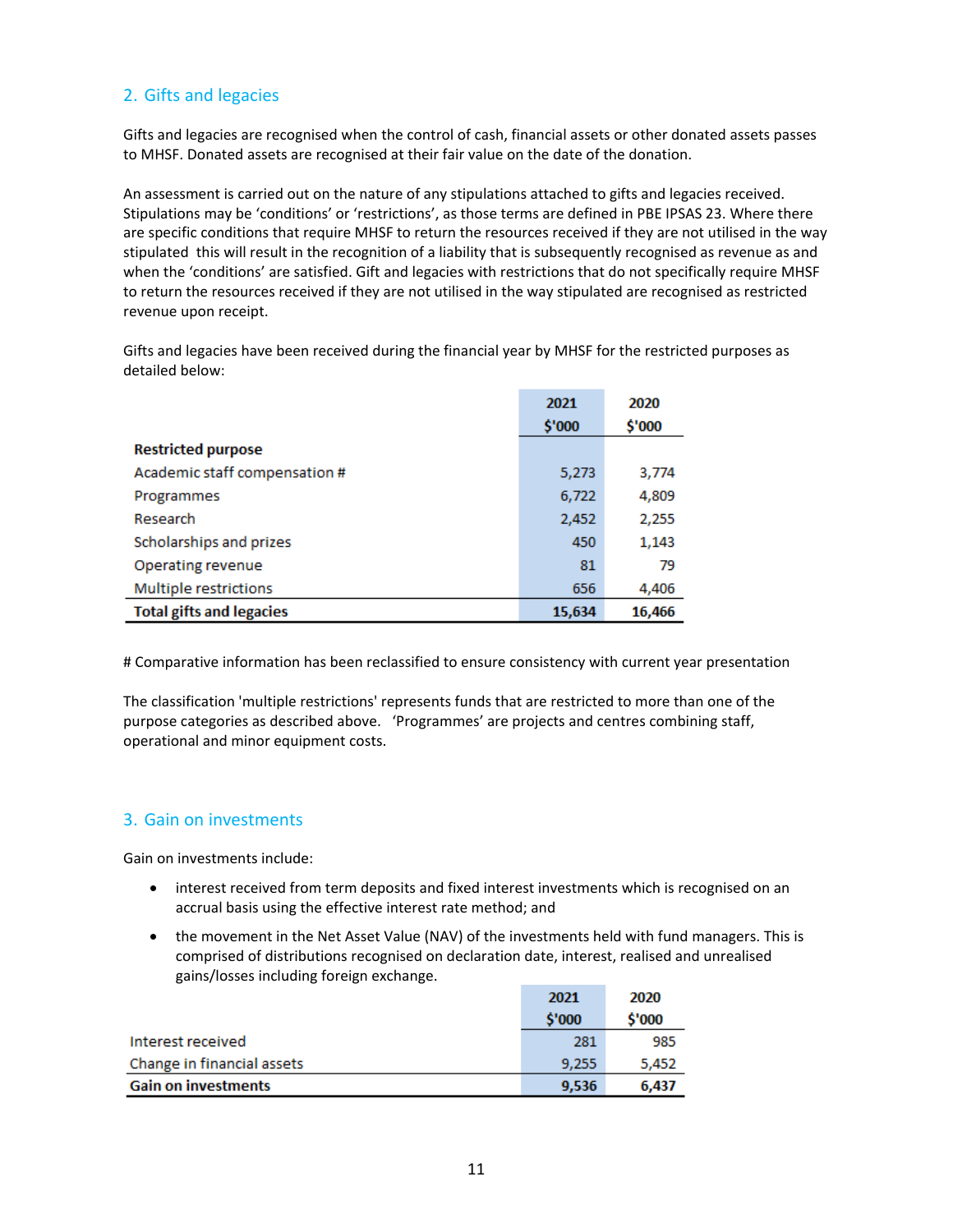#### 4. Distributions and grants

Distributions and grants are recognised once the Trustees have approved the grant applications from the beneficiary and donations/funds are available for distribution, and/or on payment of distributions and grants. Applications for funding are assessed to ensure that they are consistent with MHSF's charitable purpose and the donor's intentions. A grants payable liability is recognised for any grants that have been approved by the Trustees but have yet to be paid to the beneficiary at year end.

|                                       | 2021<br>\$'000 | 2020<br>\$'000 |
|---------------------------------------|----------------|----------------|
| <b>Restricted purpose</b>             |                |                |
| Capital expenditure                   | 600            | 420            |
| Academic staff compensation #         | 3,557          | 3,176          |
| Programmes                            | 5,509          | 2,852          |
| Research                              | 5,308          | 3,085          |
| Scholarships and prizes               | 664            | 402            |
| Student projects                      |                | 24             |
| <b>Total distributions and grants</b> | 15,639         | 9,959          |

# Comparative information has been reclassified to ensure consistency with current year presentation

#### 5. Administration costs

Administration costs are funded by donations received for this purpose and investment income earned on funds held for operations.

|                                   | 2021   | 2020   |
|-----------------------------------|--------|--------|
|                                   | \$'000 | \$'000 |
| Staff resources                   | 56     | 56     |
| Audit fees                        | 21     | 20     |
| Investment consultancy fees       | 93     | 147    |
| Operating expenses                | 9      | 21     |
| <b>Total administration costs</b> | 179    | 244    |

This note should be read in conjunction with note 9 on related parties.

#### 6. Capital management

MHSF's capital is its net assets which are held in trust for the purposes as outlined in note 7.

The objective of managing capital is to ensure net assets are managed and accounted for in accordance with conditions imposed by the donors and to provide sufficient funding to support the intended activities of the beneficiaries. The trustees have employed prudent investment and spending policies for this purpose.

Compliance with donor imposed conditions and MHSF's policies are monitored by the trustees and management. During the course of the year, MHSF was in compliance with these requirements.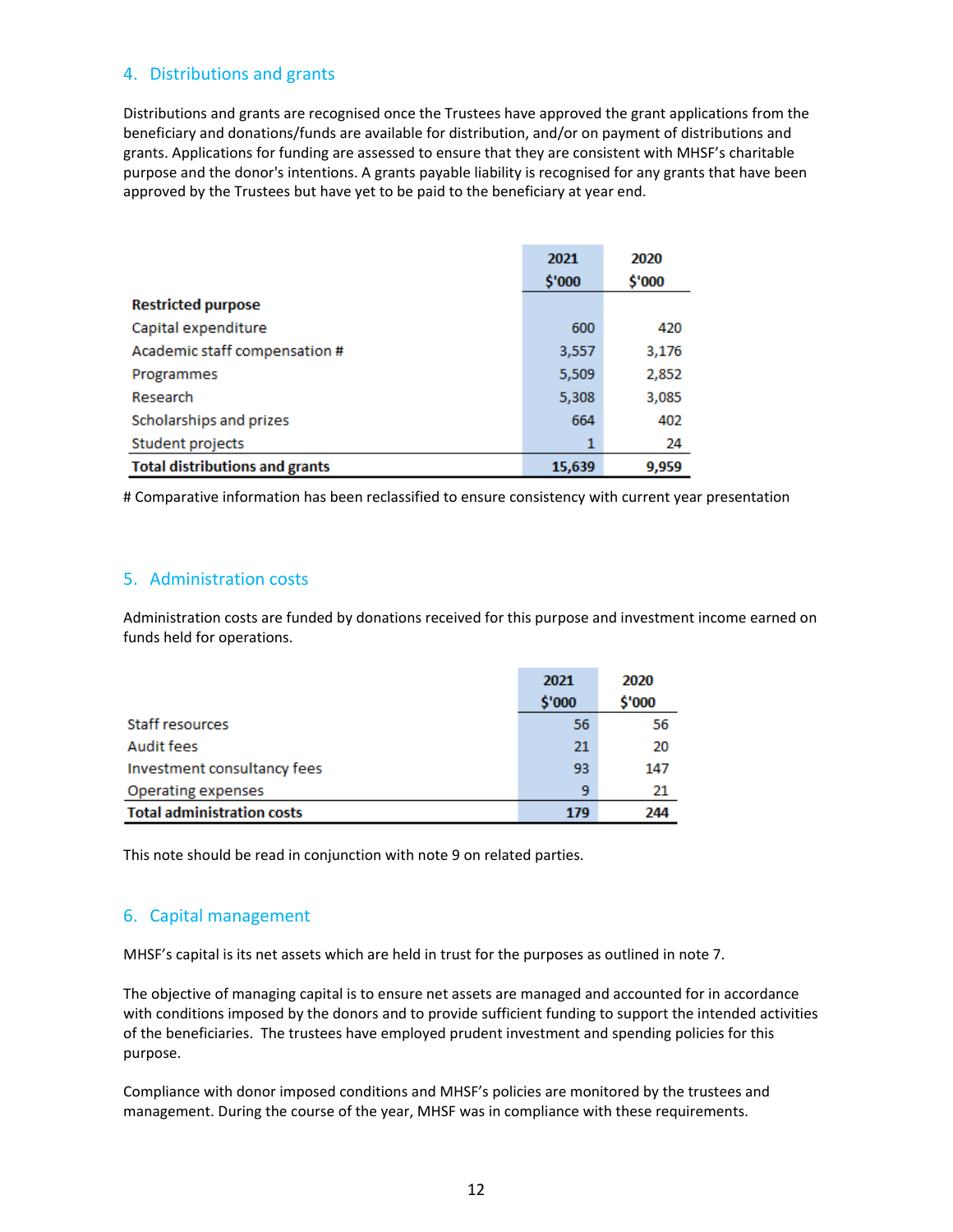#### 7. Trust equity

Trust equity comprises funds held both as endowments and as current use funds for specific purposes as summarised below.

|                               | 2021   | 2020   |
|-------------------------------|--------|--------|
|                               | \$'000 | \$'000 |
| <b>Restricted equity</b>      |        |        |
| Capital expenditure           | 3      | 3      |
| Academic staff compensation # | 35,521 | 30,502 |
| Programmes                    | 10,046 | 8,372  |
| Research                      | 29,303 | 26,411 |
| Scholarships and prizes       | 4,861  | 4,540  |
| Student projects              |        | 1      |
| Multiple restrictions         | 7,186  | 7,405  |
| <b>Total trust equity</b>     | 86,920 | 77,234 |

# Comparative information has been reclassified to ensure consistency with current year presentation

Each application for funding is assessed to ensure consistency with the charitable purposes defined by the trust deed and the donor's intentions.

#### 8. Reconciliation of net surplus and net cash flow from operating activities

|                                                      | 2021<br>\$'000 | 2020<br>\$'000 |
|------------------------------------------------------|----------------|----------------|
| Net surplus for the year                             | 9,352          | 12,700         |
|                                                      |                |                |
| Add/(less) non cash items:                           |                |                |
| Unrealised (gain)/loss on investments                | (9, 153)       | (5, 555)       |
| Accrued interest on bank accounts and investments    | 294            |                |
|                                                      | (8,859)        | (5, 554)       |
| Adjust for movements in other working capital items: |                |                |
| Increase/(decrease) in accounts payable              | (1, 279)       | 2,045          |
| Increase/(decrease) in grants payable                | 6,855          | 1,420          |
|                                                      | 5,576          | 3,465          |
| Net cash inflow/(outflow) from operating activities  | 6,069          | 10,611         |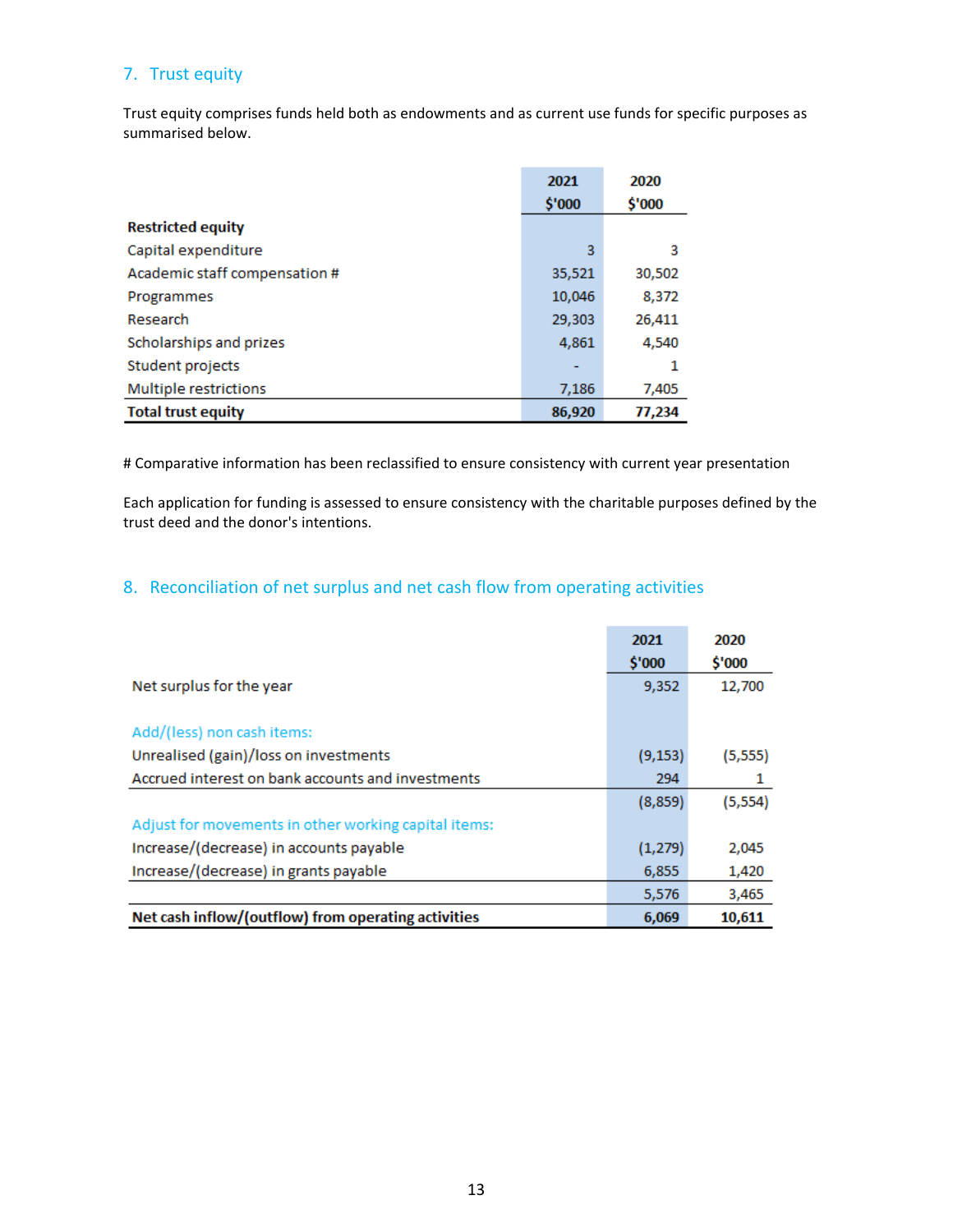#### 9. Related parties

MHSF is an independent Charitable Trust with The University of Auckland Faculty of Medical and Health Sciences being the main beneficiary from its charitable activities.

The University of Auckland Foundation (Foundation) has been granted the power to appoint MHSF trustees with the execution of the variation to the Trust Deed establishing MHSF. This power of appointment was formally accepted with effect from 1 January 2008.

The Administration and Management Agreements between MHSF and the Foundation appointed the Foundation as administrator and custodian of investments held by MHSF in the Foundation's Current Use Investment Pool and Endowment Investment Pool. At reporting date the Foundation's CUIP and EIP held \$111.7m in custodial assets on behalf of MHSF (2020: \$96.5m).

Professor John Fraser is the Dean of the Faculty of Medical and Health Sciences at the University of Auckland and a trustee on the MHSF board.

A Licence to Use Logo agreement between MHSF and the University grants MHSF a licence of copyright to use the University's logo.

Trustees provide their time to the Foundations on a volunteer basis. The University annually donates administrative and associated services to assist MHSF with its operations. In 2021 this donation was assessed as \$80k (2020: \$79k). This donation includes the salaries of key management personnel for MHSF of \$21k (2020: \$23k).

During the year, the trustees of MHSF approved grants to the University of \$15.6m (2020: \$10.0m). At reporting date grants payable to the University amounted to \$25.0m (2020: \$18.2m).

There were no transfers of funds from MHSF to the Foundation in 2021 (2020: nil). In 2021, MHSF received transfer of funds from the Foundation (in line with donors' intentions) totalling \$0.3m (2020: \$0.1m).

During the year, MHSF received gifts for charitable purposes from Trustees totalling nil (2020: \$750k). No remuneration has been paid to trustees.

#### 10. Financial Instruments

#### 10.1 Financial instrument categories

MHSF holds financial assets/liabilities in the following specified categories:

- Loans and receivables;
- Financial assets/liabilities at fair value through surplus or deficit;
- Financial liabilities at amortised costs.

Financial assets and liabilities are recognised when MHSF becomes party to a financial contract. The classification depends on the purpose of the financial asset or liability and is determined at the time of initial recognition.

The carrying value is equivalent to the fair value for all financial assets and liabilities.

#### *Loans and receivables*

Loans and Receivables are non‐derivative financial assets with fixed or determinable payments that are not quoted in an active market. They are measured at amortised cost using the effective interest method less any impairment. Interest is recognised by applying the effective interest rate.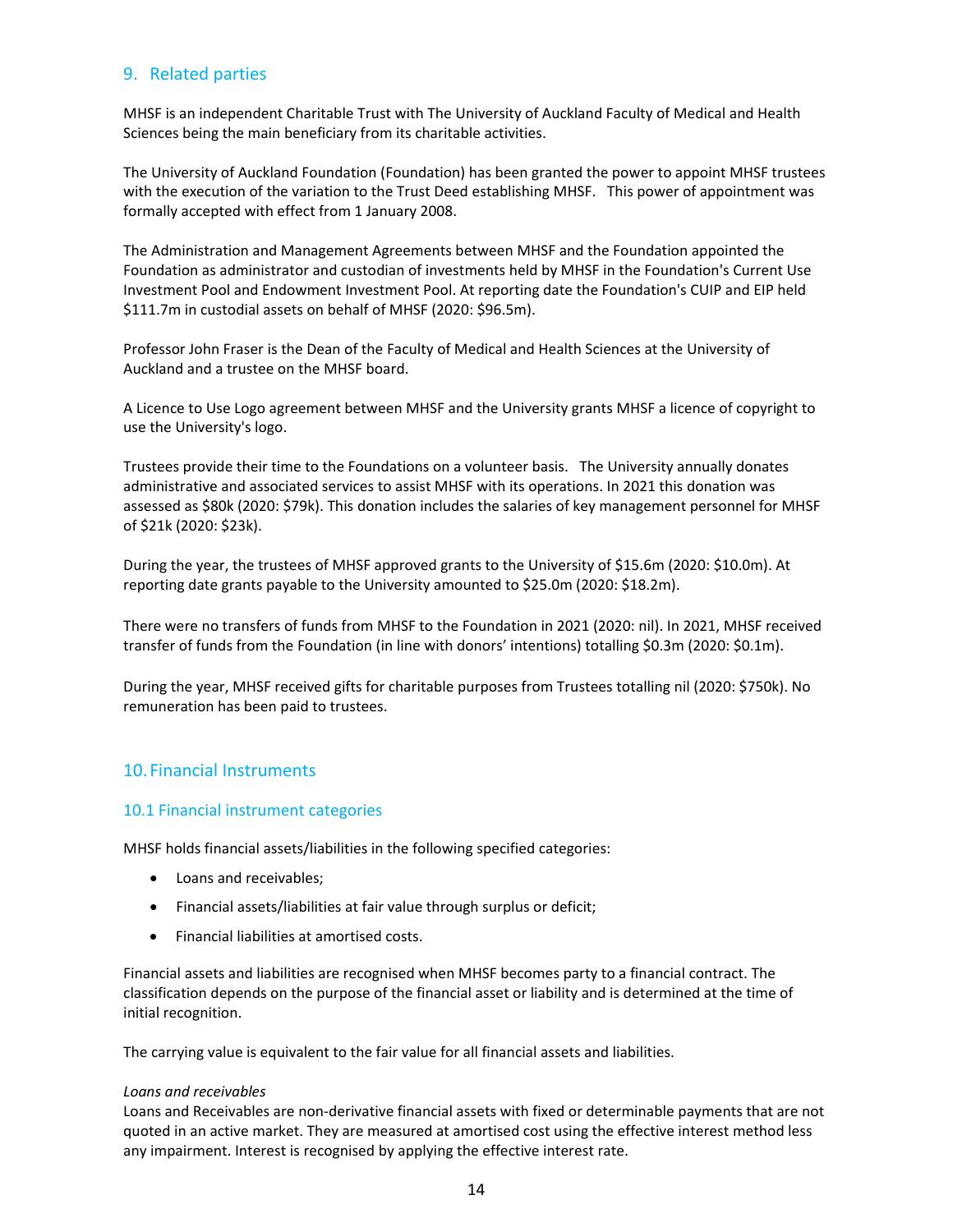#### 10.1 Financial instrument categories (continued)

Loans and Receivables include cash and cash equivalents and bank term deposits. Cash and cash equivalents include cash on hand, deposits held on call with banks and other short term investments with original maturities of ninety days or less, which are readily convertible to known amounts of cash and subject to an insignificant risk of change in value. They form part of MHSF's day to day cash management.

#### *Financial assets/liabilities at fair value through surplus or deficit*

MHSF holds investments which have been designated as financial assets at fair value through surplus or deficit on initial recognition. These assets are stated at fair value and comprise of investments held in managed funds and foreign currency forward exchange contracts. Fair value is determined in the manner described in note 10.2. Any resultant gain or loss is recognised in the surplus or deficit in the statement of comprehensive revenue and expenses.

Foreign currency forward exchange contracts are entered into to reduce exposure to fluctuations in foreign currency denominated financial assets.

All foreign currency transactions during the year are accounted for using the exchange rate in effect at the date of the transaction. Foreign currency monetary and non‐monetary items are translated at the exchange rate at each reporting date. Realised and unrealised gains and losses on foreign currency are recognised in the statement of comprehensive revenue and expense in the period in which they arise.

#### *Financial liabilities measured at amortised cost*

Accounts Payable and Grants Payable are measured at amortised cost using the effective interest rate method. Refer to note 9 for grants payable to related parties.

|                                                      | 2021   | 2020   |
|------------------------------------------------------|--------|--------|
|                                                      | \$'000 | \$'000 |
| <b>Financial Assets</b>                              |        |        |
| At fair value through surplus or deficit             |        |        |
| New Zealand fixed interest*                          | 16,852 | 13,780 |
| International fixed interest*                        | 12,026 | 9,920  |
| Australasian equities*                               | 10,066 | 9,324  |
| International equities*                              | 30,999 | 23,147 |
| Emerging markets*                                    | 5,359  | 5,005  |
| New Zealand property*                                | 9,959  | 7,633  |
| Private equity*^#                                    | 5,837  | 2,978  |
| Private credit*^#                                    | 3,365  | 1,370  |
| Infrastructure*^#                                    | 525    | 196    |
| Derivative financial instruments**                   | (64)   | 777    |
| Total at fair value through surplus or deficit       | 94,924 | 74,130 |
|                                                      |        |        |
| Loans and receivables:                               |        |        |
| Cash and cash equivalents                            | 6,706  | 13,531 |
| Short term bank deposits                             | 6,349  | 4,935  |
| Long term bank deposits                              | 4,727  | 4,846  |
| <b>Total loans and receivables</b>                   | 17,782 | 23,312 |
|                                                      |        |        |
| <b>Financial Liabilities</b>                         |        |        |
| At amortised cost                                    |        |        |
| Accounts payable                                     | 765    | 2,042  |
| Grants payable                                       | 25,021 | 18,166 |
| <b>Total financial liabilities at amortised cost</b> | 25,786 | 20,208 |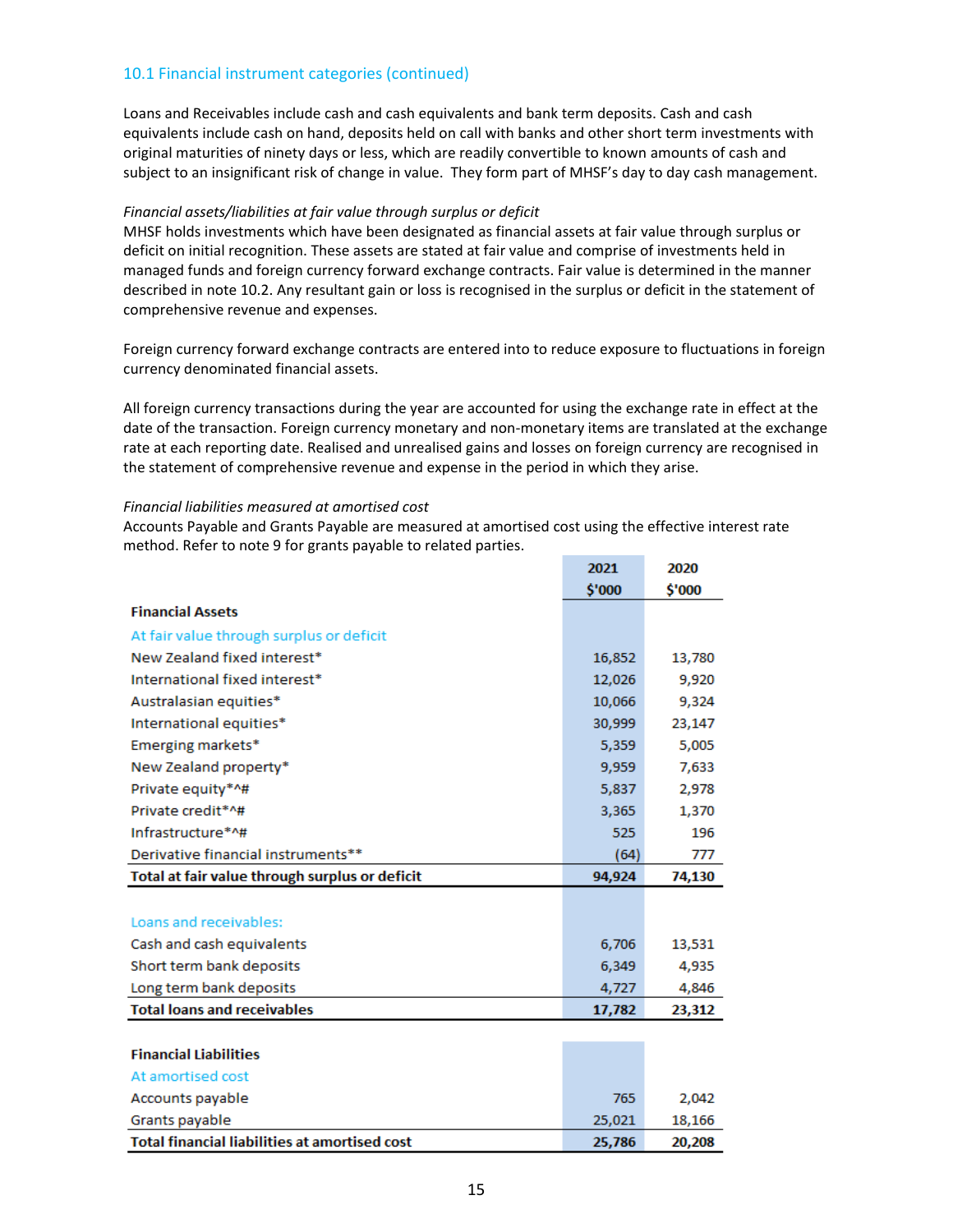#### 10.1 Financial instrument categories (continued)

- \* These assets are classified as managed investments in the statement of financial position.
- \*\* Derivative financial instruments comprise of foreign currency forward contracts.
- # Private equity is further classified with comparatives restated to ensure consistency with current year presentation.

^ MHSF is a limited partner in private equity partnerships which include commitments to make periodic contributions in future periods. At the reporting date the future commitments for these investments totalled \$12.2m (2020: \$14.2m) over an estimated remaining life for the partnerships of nine years.

#### 10.2 Fair value measurement hierarchy

For those instruments recognised at fair value in the statement of financial position, fair values are based on the Net Asset Value (NAV) unit price excluding adjustments for buy/sell spreads as reported by the respective fund managers. The fund managers' assessments of NAV of the managed funds through which investments are held on behalf of MHSF use the following methods:

- Level 1: the fair value is calculated using quoted prices in active markets;
- Level 2: the fair value is calculated using inputs other than quoted prices included in Level 1 that are observable for the asset or liability either directly (as prices) or indirectly (derived from prices) in active markets and;
- Level 3: the fair value is an estimate using inputs for the asset or liability that are not based on observable market data.

There were transfers of \$12.7m between levels 1 and 2 in 2021 (2020: nil).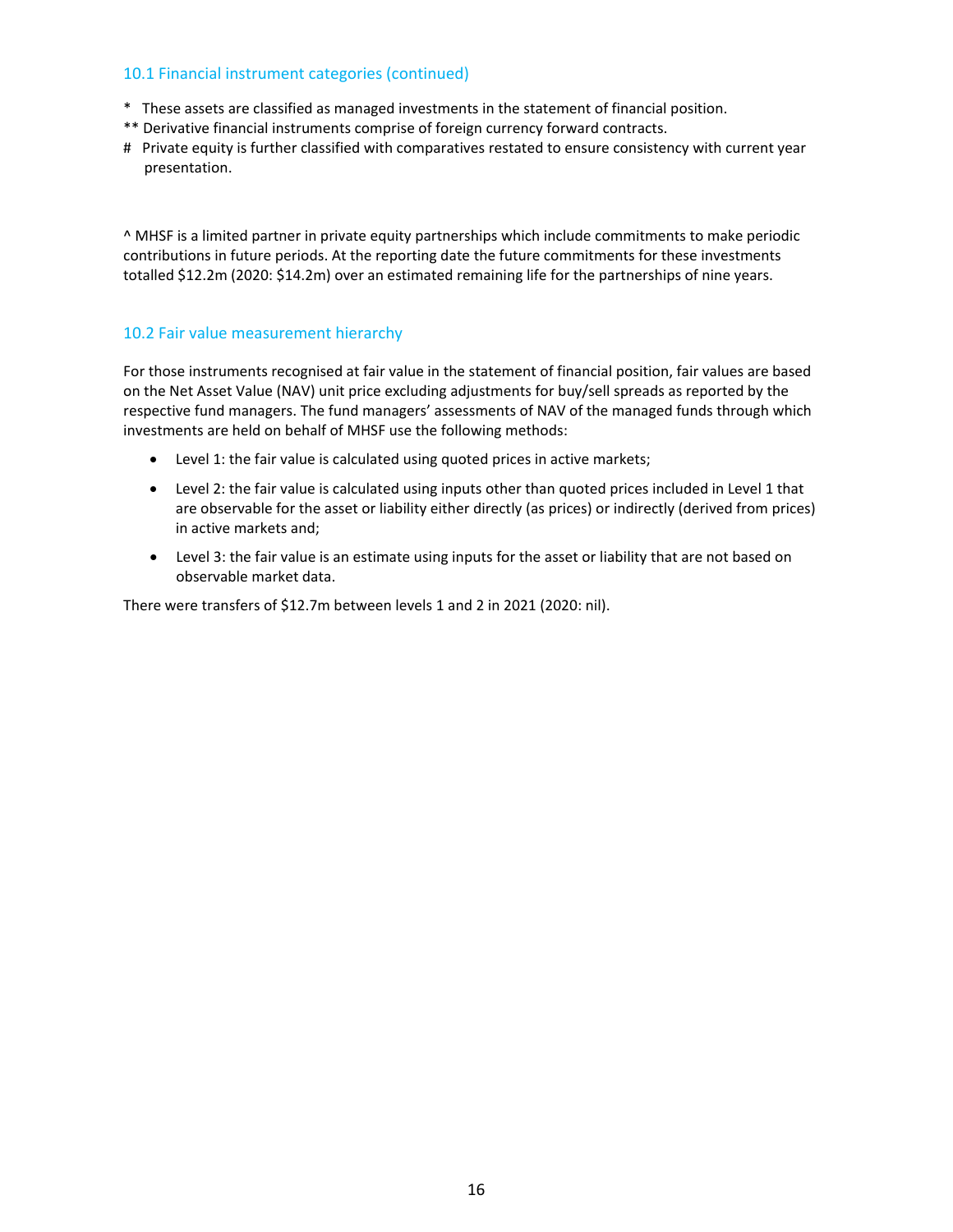#### 10.2 Fair value measurement hierarchy (continued)

|                                    | valuation Technique |            |            |                   |
|------------------------------------|---------------------|------------|------------|-------------------|
|                                    |                     | Market     | Non market |                   |
|                                    | Quoted              | observable | observable | <b>Total fair</b> |
|                                    | market price        | inputs     | inputs     | value             |
|                                    | Level 1             | Level 2    | Level 3    |                   |
|                                    | \$'000              | \$'000     | \$'000     | \$'000            |
| 2021                               |                     |            |            |                   |
| New Zealand fixed interest         |                     | 16,852     |            | 16,852            |
| International fixed interest       | 12,026              |            |            | 12,026            |
| Australasian equities              |                     | 10,066     |            | 10,066            |
| International equities             | 13,839              | 17,160     |            | 30,999            |
| <b>Emerging markets</b>            |                     | 5,359      |            | 5,359             |
| New Zealand property               |                     | 9,959      |            | 9,959             |
| Private equity                     |                     |            | 5,837      | 5,837             |
| Private credit                     |                     |            | 3,365      | 3,365             |
| Infrastructure                     |                     |            | 525        | 525               |
| <b>Total financial assets</b>      | 25,866              | 59,396     | 9,727      | 94,988            |
|                                    |                     |            |            |                   |
| <b>Financial liabilities</b>       |                     |            |            |                   |
| Derivative financial instruments   |                     | 64         |            | 64                |
| <b>Total financial liabilities</b> |                     | 64         |            | 64                |
|                                    |                     |            |            |                   |
|                                    |                     |            |            |                   |
| 2020#                              |                     |            |            |                   |
| New Zealand fixed interest         |                     | 13,780     |            | 13,780            |
| International fixed interest       | 9,920               |            |            | 9,920             |
| Australasian equities              |                     | 9,324      |            | 9,324             |
| International equities             | 9,805               | 13,342     |            | 23,147            |
| <b>Emerging markets</b>            |                     | 5,005      |            | 5,005             |
| New Zealand property               |                     | 7,633      |            | 7,633             |
| Private equity                     |                     |            | 2,978      | 2,978             |
| Private credit                     |                     |            | 1,370      | 1,370             |
| Infrastructure                     |                     |            | 196        | 196               |
| Derivative financial instruments   |                     | 777        |            | 777               |
| <b>Total financial assets</b>      | 19,725              | 49,861     | 4,544      | 74,130            |

#### **Valuation Technique**

# Comparative information has been reclassified to ensure consistency with current year presentation

#### **Valuation techniques with significant non‐observable inputs (level 3)**

Level 3 fair value is comprised of limited partnerships in private equity. The nature of these partnership interests is that distributions are received through the liquidation of the underlying assets of the partnership over its remaining life. The fair value of these investments has been estimated as the capital account balance with each partnership which includes an assessment of the net asset value from the managers of the underlying assets. The managers are required to adopt valuation methodologies that comply with fair value principles and industry best practice as set out in the guidelines issued by the International Private Equity and Venture Capital Valuation and European Private Equity and Venture Capital Association.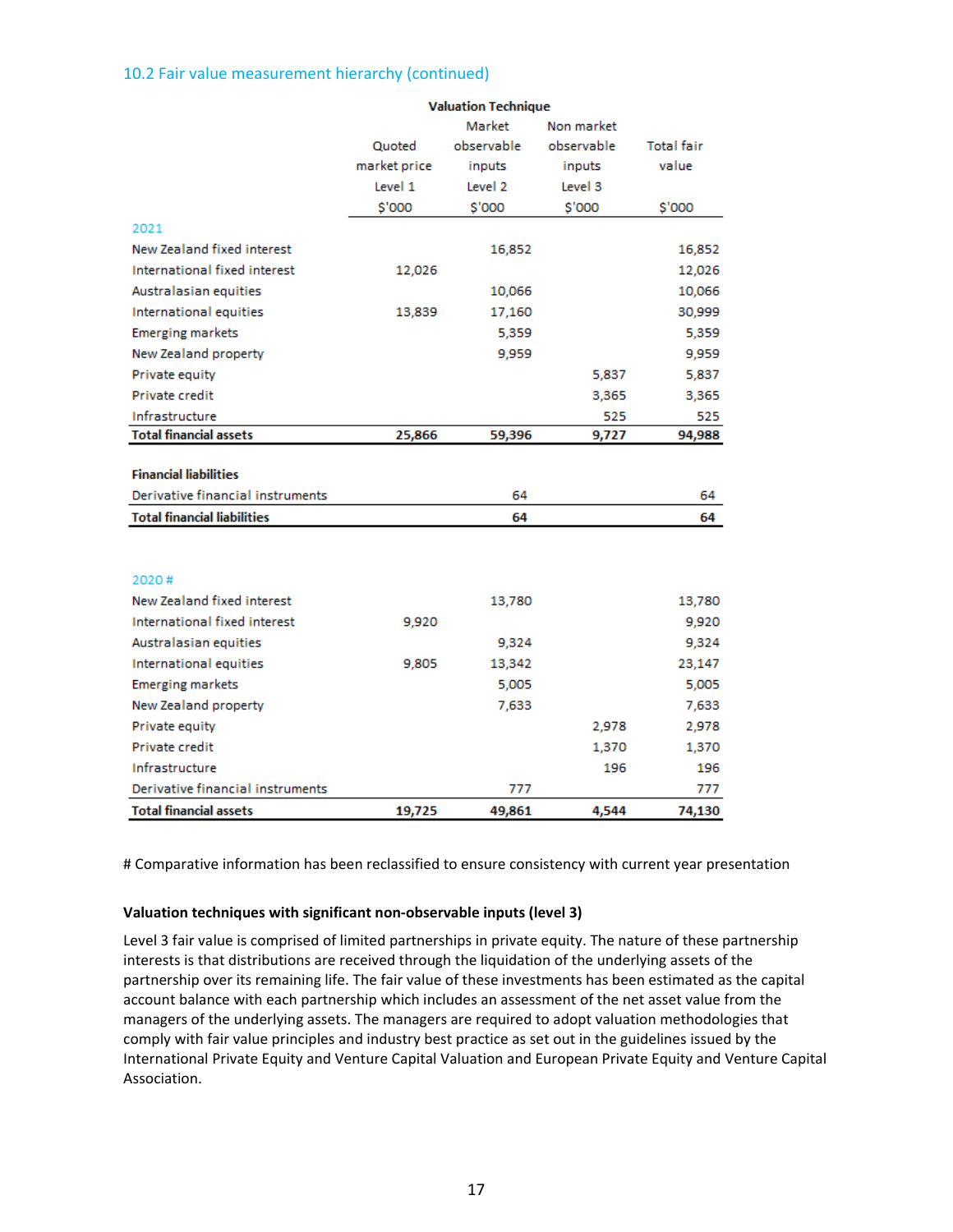#### 10.2 Fair value measurement hierarchy (continued)

The following table provides a reconciliation of changes in the net fair value of private equity, private credit, and infrastructure investments which are classified as Level 3 in the fair value hierarchy:

|                                                 | 2021     | 2020   |
|-------------------------------------------------|----------|--------|
|                                                 | \$'000   | \$'000 |
| Balance at 1 January                            | 4,544    | 2,811  |
| Investments purchased                           | 4.532    | 1,700  |
| Distributions received                          | (1, 118) | (278)  |
| Gains/(losses) recognised in surplus or deficit | 1.769    | 311    |
| <b>Balance at 31 December</b>                   | 9,727    | 4,544  |

#### 10.3 Impairment of financial assets

Financial assets other than those at fair value through surplus or deficit are assessed for indicators of impairment at each reporting date. Financial assets are impaired where there is objective evidence that, as a result of one or more events that have occurred after initial recognition of the financial asset, the estimated future cash flows of the investment have been adversely impacted. Objective evidence of impairment could include for bank term deposits: significant financial difficulties or a downgrade in the credit ratings for a bank.

Prior period impairments are reversed when there is objective evidence that events adversely impacting on future cash flows have improved.

#### 10.4 Risks associated with financial instruments

MHSF is exposed to a variety of financial risks, which arise from investment in financial assets (i.e. credit risk, market risk and liquidity risk).

Investments are made in accordance with the Strategic Asset Allocation policies in two diversified portfolios of financial assets, the Current Use Investment Pool (CUIP) and Endowment Investment Pool (EIP). These asset allocations recognise the risks and expected returns associated with the nature of the investments held. CUIP consists of funding required in the short term and holds investments in highly liquid assets such as bank term deposits while the EIP is invested for the long term in growth and income assets.

The University of Auckland Foundation (Foundation) has been appointed the custodian for these investments and provides quarterly valuations and monitoring reports to the MHSF trustees.

The Trustees and their custodians have established a series of policies to manage the risks associated with each investment portfolio. These are detailed in Statements of Investment Policy and Objectives (SIPO) for the respective Pools and are implemented through:

- A diversified and non-correlated range of investments across traditional and alternative classes;
- The use of a multi-fund manager approach to investments in the portfolios;
- The quarterly monitoring of fund managers' compliance with investment mandates and the SIPO by MHSF's investment advisor.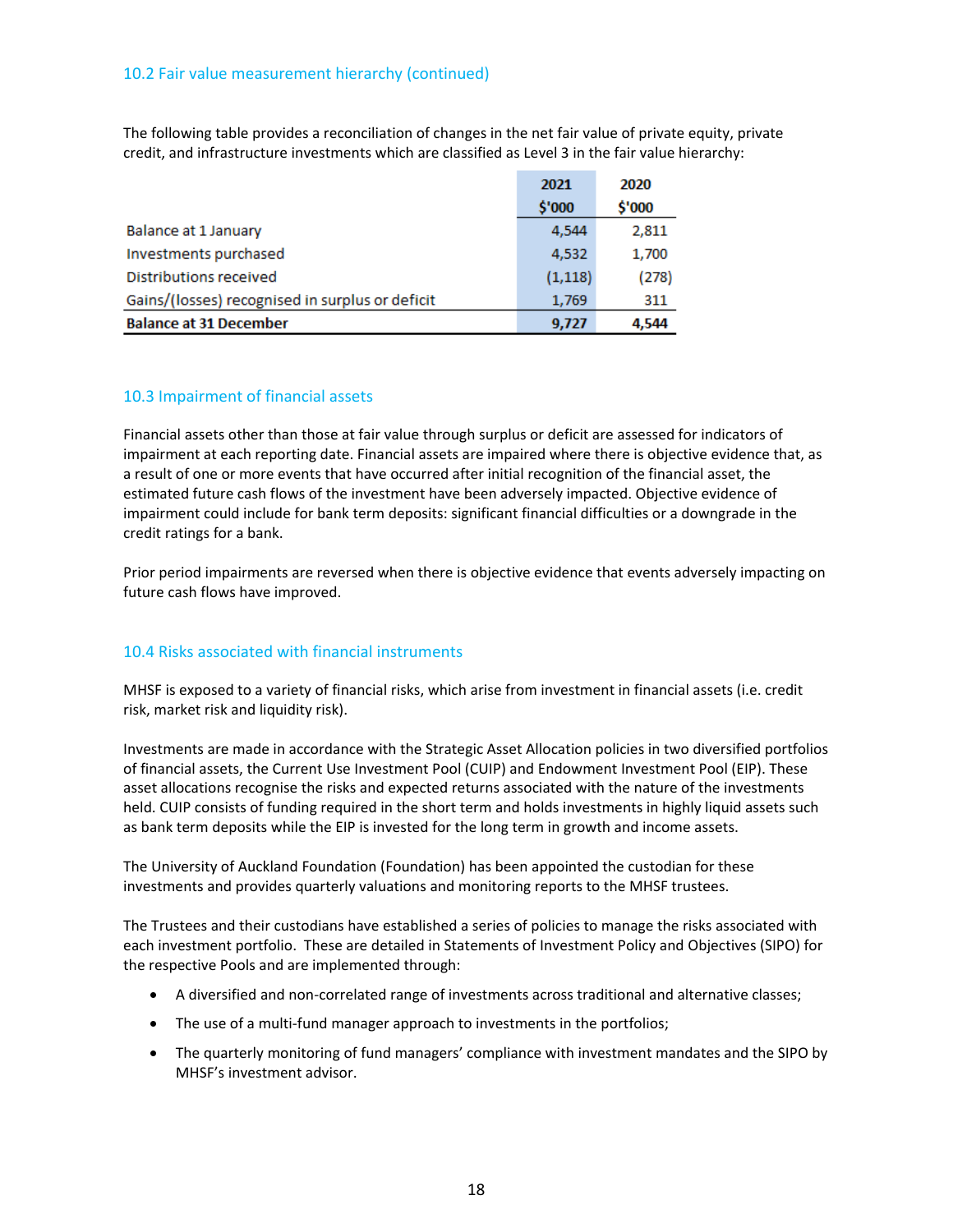#### 10.4 Risks associated with financial instruments (continued)

#### **Credit risk**

Credit risk is the risk that counterparties will default on their contractual obligations to MHSF. To reduce credit exposure MHSF has invested in diversified asset classes and within each of these classes there is a maximum limit that can be invested in any one institution or entity.

Cash and cash equivalents, bank term deposits and accounts receivable, are managed by the Foundation. Credit risk is managed by restricting cash and term deposits to New Zealand registered banks with a credit rating of at least Standard and Poor's A or Moody's A2. The credit ratings are monitored periodically.

New Zealand and International fixed interest securities are managed by fund managers who adopt risk management procedures aimed at limiting credit risk exposure. Their portfolios are monitored for compliance with the individual mandate requirements of each investment class.

#### **Market risk**

#### *Currency risk*

Currency risk is the risk that the fair value or future cash flows of a financial asset will fluctuate due to changes in foreign currency exchange rates.

MHSF holds a diversified portfolio of international fixed interest and equities investments through managed funds in the EIP. These investments are denominated in foreign currencies and accordingly are exposed to currency risk. In accordance with the EIP SIPO forward contracts have been entered into to hedge specific proportions of the currency risk. The SIPO restricts the total exposure to foreign currency to 30% of the portfolio's asset value.

#### *Interest rate risk*

Interest rate risk arises from the possibility that changes in interest rates will affect future cash flows or the fair value of financial assets. MHSF's exposure to the risk of changes in market interest rates relates primarily to the investment in New Zealand and international fixed interest bonds. This risk is managed through applying maximum limits to approved counterparties to mitigate concentration of interest rate risk.

#### *Price risk*

Other price risk is the risk that the fair value or future cash flows of financial assets will fluctuate because of changes in market prices (other than those arising from currency risk or interest rate risk). MHSF's investment policies acknowledge that the market prices of financial assets will fluctuate. Risk is minimised by ensuring that investment activities are undertaken in accordance with established mandated limits and the investment strategies set out in the SIPO.

#### **Liquidity risk**

Liquidity risk is the risk that MHSF will be unable to meet its obligations as they fall due. Liquidity requirements are managed by managing the cash flows of granting activities and the duration of term deposits. In general the timing of grant obligations is at the discretion of MHSF and they are not contractual obligations.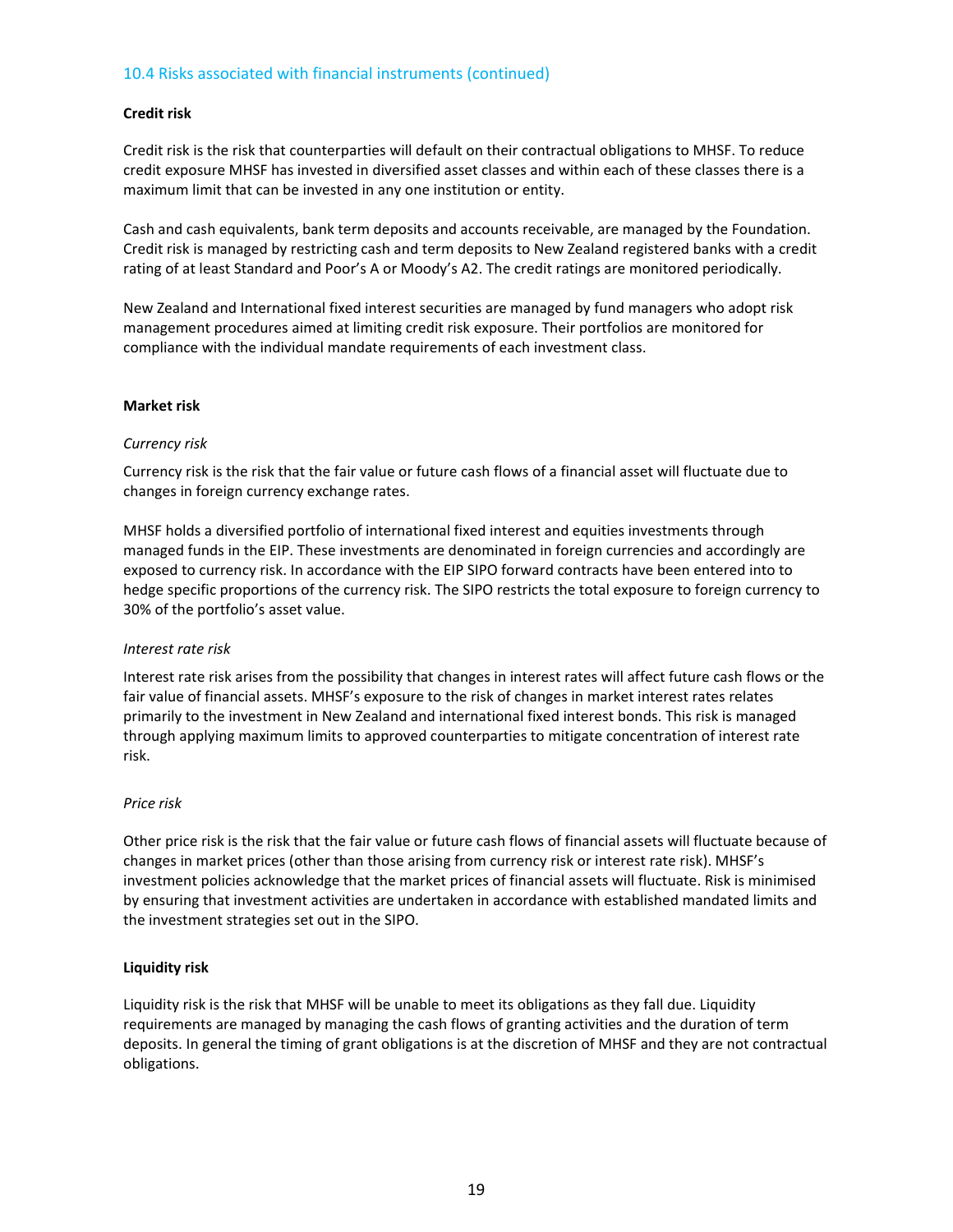#### 10.4 Risks associated with financial instruments (continued)

#### **Sensitivity Analysis**

Value at risk analysis (VaR) is a tool used to measure the market risk exposure of an investment portfolio. The VaR of a portfolio estimates the potential loss that may arise over a given holding period from an adverse market movement within a specified probability (confidence) level. The VaR analysis is a statistically defined, probability-based approach that takes into account market volatilities as well as risk diversification by recording offsetting asset class exposures and correlations between asset classes.

The VaR model used by MHSF reflects that at a 95% confidence level there is a 5.0% probability over a one year period (i.e. one year in twenty probability) that the portfolio will perform in line or worse than the stated VaR. The VaR of MHSF's total investment portfolio at 31 December 2021 is estimated at 5.71% (2020: 6.32%), the estimated impact of which represents a potential loss of \$6.4m (2020: \$6.1m).

This VaR analysis is performed by Cambridge Associates and is based on the following underlying asset class assumptions:

|                                   | <b>Annual Real</b><br><b>Arithmetic</b><br><b>Return</b> | <b>Standard</b><br><b>Deviation</b> | 25th-75th<br>Percentile<br>Range | <b>Annual Real</b><br>Compound<br><b>Return</b> |
|-----------------------------------|----------------------------------------------------------|-------------------------------------|----------------------------------|-------------------------------------------------|
| Australia/Equity                  | 6.5                                                      | 19.0                                | $4.1 - 9.0$                      | 48.0                                            |
| Developed Market Equity           | 7.0                                                      | 16.2                                | $4.9 - 9.1$                      | 5.8                                             |
| <b>Emerging Market Equity</b>     | 9.5                                                      | 26.3                                | $6.2 - 12.9$                     | 6.5                                             |
| <b>Private Equity</b>             | 10.0                                                     | 23.1                                | $7.1 - 13.0$                     | 7.7                                             |
| <b>Real Estate</b>                | 7.0                                                      | 19.0                                | $4.6 - 9.5$                      | 5.4                                             |
| Infrastructure                    | 6.7                                                      | 16.4                                | $4.6 - 8.9$                      | 5.5                                             |
| New Zealand Government Bonds      | 3.0                                                      | 7.0                                 | $2.1 - 3.9$                      | 2.8                                             |
| Developed Market Government Bonds | 3.0                                                      | 7.0                                 | $2.1 - 3.9$                      | 2.8                                             |
| <b>Private Credit</b>             | 3.5                                                      | 9.7                                 | $2.2 - 4.8$                      | 3.0                                             |
| <b>Term Deposits</b>              | 2.0                                                      | 2.0                                 | $0.7 - 1.3$                      | 2.0                                             |
| Cash                              | 1.0                                                      | 2.0                                 | $0.7 - 1.3$                      | 1.0                                             |

The relative portfolio weightings utilised for MHSF's VaR calculation are as at 31 December 2021. The portfolio weights are calculated from MHSF's underlying asset class exposure as at 31 December 2021. In cases where cash assets were held within an investment sector these assets have been judged as likely to be invested in that asset class and so included as an exposure to that asset class.

While VaR is an important tool for measuring market risk, the assumptions on which the model is based give rise to some limitations, including the following:

- asset class assumptions used are equilibrium assumptions and designed as inputs to mean‐variance analysis and therefore may not capture the risk of possible extreme adverse market movements;
- VaR using a 95% confidence level does not reflect the extent of losses beyond that percentile.

#### 11.Reclassification of comparative figures

Certain comparative information has been reclassified to ensure consistency with the current year presentation. This has been highlighted in the relevant notes.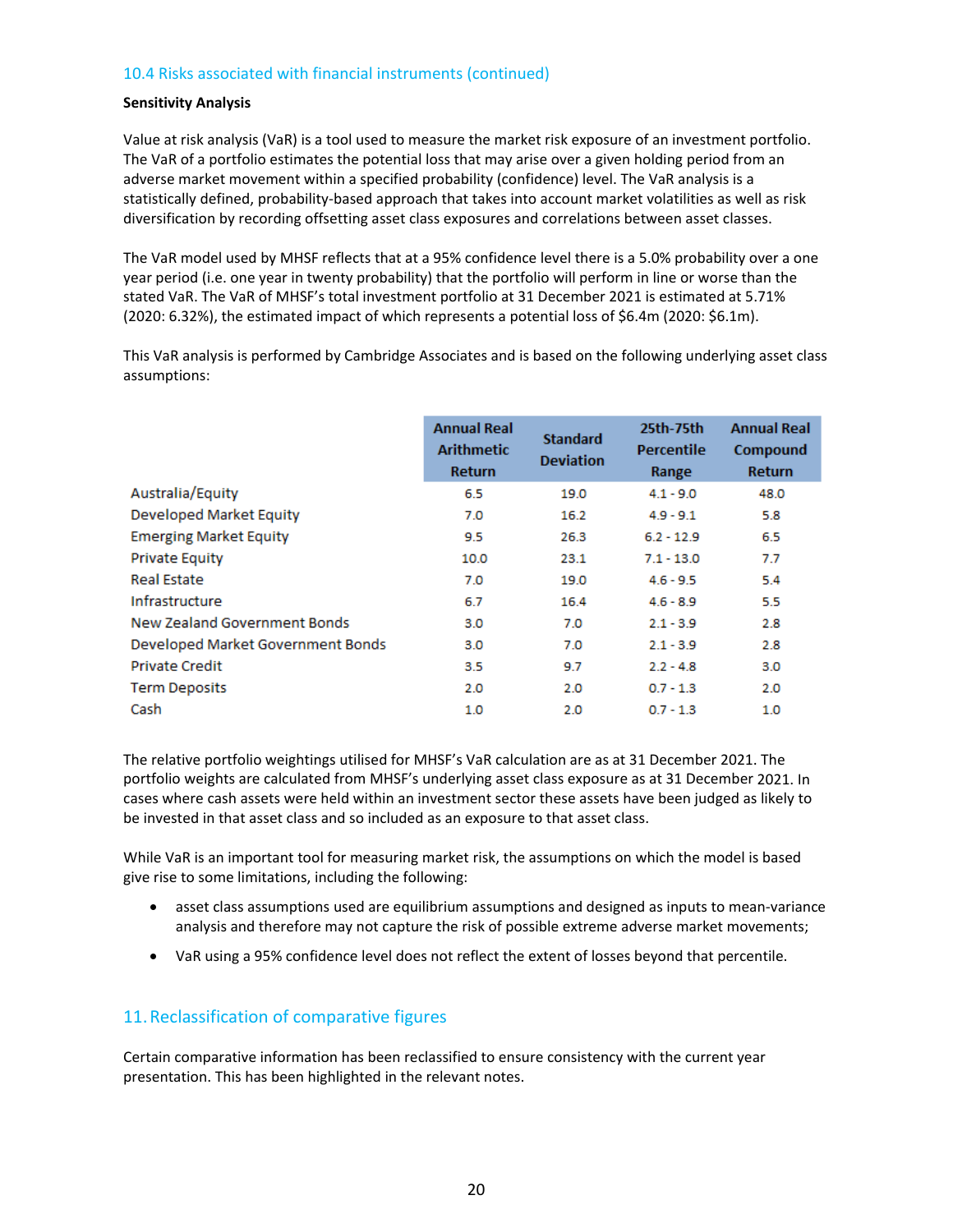#### 12.Impact of COVID‐19

The World Health Organisation declared a COVID-19 global pandemic on 11 March 2020. This resulted in worldwide uncertainty that caused significant volatility in the financial markets in 2020. Although market volatility still exists, the fair value of level 1 and 2 investments (as described in note 10) reflect market observable prices or inputs available on 31 December 2021. Investments categorised within level 3 are by their nature inherently more subjective and therefore more exposed to valuation uncertainty as at 31 December 2021. Level 3 investments are a minority to the overall portfolio (8.6% of total assets), but both the Board and management continue to monitor and evaluate the appropriateness of valuation techniques and judgements.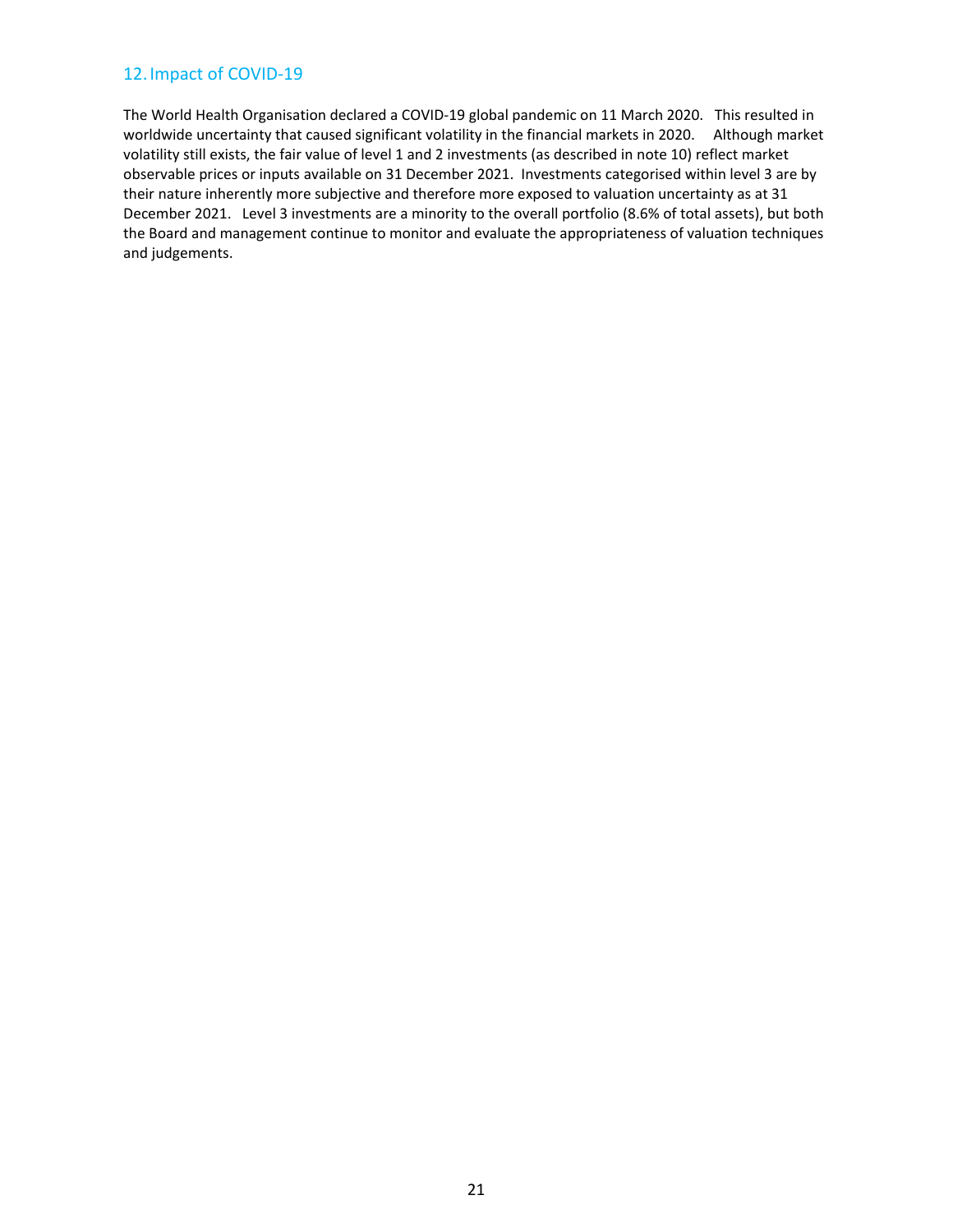

#### **INDEPENDENT AUDITOR'S REPORT**

#### **TO THE TRUSTEES OF THE UNIVERSITY OF AUCKLAND MEDICAL AND HEALTH SCIENCES FOUNDATION'S FINANCIAL STATEMENTS FOR THE YEAR ENDED 31 DECEMBER 2021**

The Auditor-General is the auditor of The University of Auckland Medical and Health Sciences Foundation (the Trust). The Auditor-General has appointed me, Susan Jones, using the staff and resources of Ernst & Young, to carry out the audit of the financial statements of the Trust on his behalf.

#### **Opinion**

We have audited the financial statements of the Trust on pages 5 to 21 that comprise the consolidated statement of financial position as at 31 December 2021, the consolidated statement of comprehensive revenue and expenses, statement of changes in equity and statement of cash flows for the year ended on that date and the notes to the financial statements including a summary of significant accounting policies and other explanatory information.

In our opinion, the financial statements of the Trust:

- **P** present fairly, in all material respects:
	- its financial position as at 31 December 2021; and
	- its financial performance and cash flows for the year then ended; and
- comply with generally accepted accounting practice in New Zealand in accordance with Public Benefit Entity International Public Sector Accounting Standards.

Our audit was completed on 16 March 2022. This is the date at which our opinion is expressed.

The basis for our opinion is explained below. In addition, we outline the responsibilities of the Trustees and our responsibilities relating to the financial statements, we comment on other information and we explain our independence.

#### **Basis for our opinion**

We carried out our audit in accordance with the Auditor-General's Auditing Standards, which incorporate the Professional and Ethical Standards and the International Standards on Auditing (New Zealand) issued by the New Zealand Auditing and Assurance Standards Board. Our responsibilities under those standards are further described in the Responsibilities of the auditor section of our report.

We have fulfilled our responsibilities in accordance with the Auditor-General's Auditing Standards.

We believe that the audit evidence we have obtained is sufficient and appropriate to provide a basis for our opinion.

#### **Responsibilities of the Trustees for the financial statements**

The Trustees are responsible on behalf of the Trust for preparing financial statements that are fairly presented and that comply with generally accepted accounting practice in New Zealand.

The Trustees are responsible for such internal control as they determine is necessary to enable the preparation of financial statements that are free from material misstatement, whether due to fraud or error.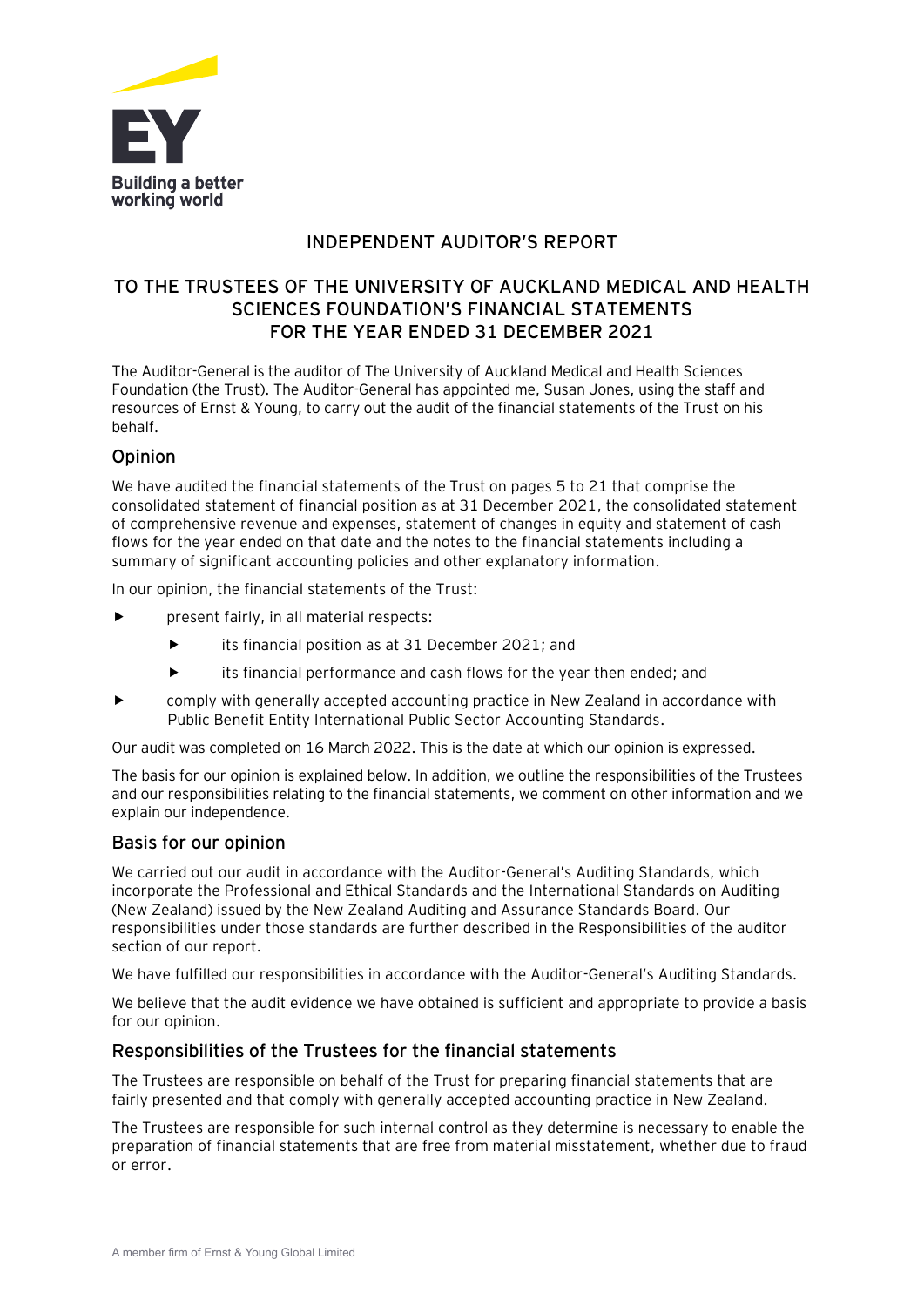

In preparing the financial statements, the Trustees are responsible on behalf of the Trust for assessing the Trust's ability to continue as a going concern. The Trustees are also responsible for disclosing, as applicable, matters related to going concern and using the going concern basis of accounting, unless the Trustees intend to liquidate the Trust or to cease operations, or have no realistic alternative but to do so. The Trustees' responsibilities arise from clause 9 of the Trust Deed of the Trust.

#### **Responsibilities of the auditor for the audit of the financial statements**

Our objectives are to obtain reasonable assurance about whether the financial statements, as a whole, are free from material misstatement, whether due to fraud or error, and to issue an auditor's report that includes our opinion.

Reasonable assurance is a high level of assurance, but is not a guarantee that an audit carried out in accordance with the Auditor-General's Auditing Standards will always detect a material misstatement when it exists. Misstatements are differences or omissions of amounts or disclosures, and can arise from fraud or error. Misstatements are considered material if, individually or in the aggregate, they could reasonably be expected to influence the decisions of readers taken on the basis of these financial statements.

We did not evaluate the security and controls over the electronic publication of the financial statements.

As part of an audit in accordance with the Auditor-General's Auditing Standards, we exercise professional judgement and maintain professional scepticism throughout the audit. Also:

- We identify and assess the risks of material misstatement of the financial statements, whether due to fraud or error, design and perform audit procedures responsive to those risks, and obtain audit evidence that is sufficient and appropriate to provide a basis for our opinion. The risk of not detecting a material misstatement resulting from fraud is higher than for one resulting from error, as fraud may involve collusion, forgery, intentional omissions, misrepresentations, or the override of internal control.
- We obtain an understanding of internal control relevant to the audit in order to design audit procedures that are appropriate in the circumstances, but not for the purpose of expressing an opinion on the effectiveness of the Trust's internal control.
- We evaluate the appropriateness of accounting policies used and the reasonableness of accounting estimates and related disclosures made by the Trustees.
- We conclude on the appropriateness of the use of the going concern basis of accounting by the Trustees and, based on the audit evidence obtained, whether a material uncertainty exists related to events or conditions that may cast significant doubt on the Trust's ability to continue as a going concern. If we conclude that a material uncertainty exists, we are required to draw attention in our auditor's report to the related disclosures in the financial statements or, if such disclosures are inadequate, to modify our opinion. Our conclusions are based on the audit evidence obtained up to the date of our auditor's report. However, future events or conditions may cause the Trust to cease to continue as a going concern.
- We evaluate the overall presentation, structure and content of the financial statements, including the disclosures, and whether the financial statements represent the underlying transactions and events in a manner that achieves fair presentation.

We communicate with the Trustees regarding, among other matters, the planned scope and timing of the audit and significant audit findings, including any significant deficiencies in internal control that we identify during our audit.

Our responsibilities arise from the Public Audit Act 2001.